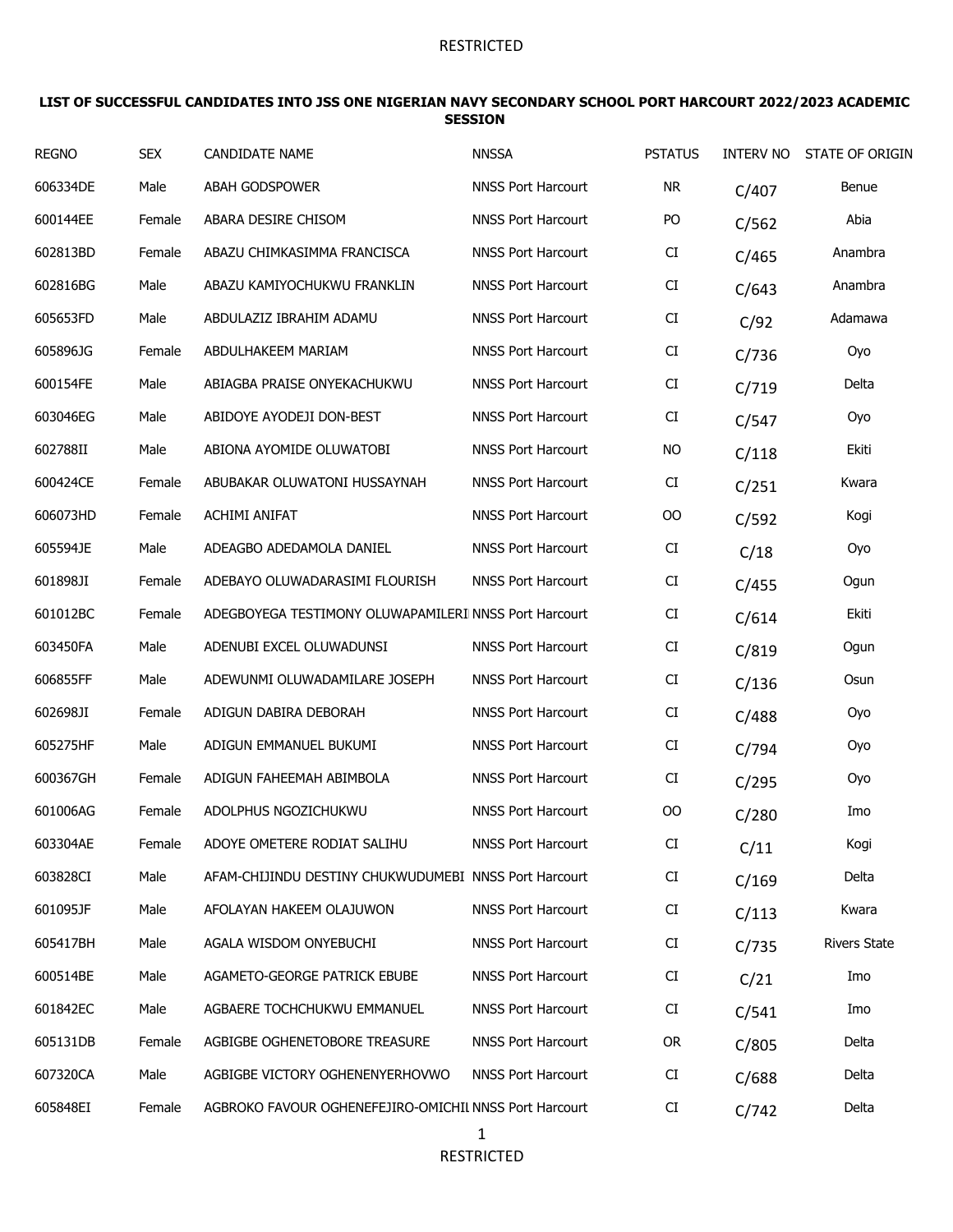| 603408AI | Male   | <b>AGU CHISOM SANCTUS</b>        | <b>NNSS Port Harcourt</b>      | CI        | C/548 | Enugu               |
|----------|--------|----------------------------------|--------------------------------|-----------|-------|---------------------|
| 604688II | Female | AGU OLUOMACHI PEACE              | <b>NNSS Port Harcourt</b>      | CI        | C/426 | Ebonyi              |
| 606507AH | Female | AGUJIOKE UCHE JOY                | <b>NNSS Port Harcourt</b>      | CI        | C/207 | Imo                 |
| 606281IB | Female | AGWU OKORIE HELEN CHIDINMA       | <b>NNSS Port Harcourt</b>      | CI        | C/371 | Abia                |
| 600416BG | Female | AHMED HALEEMAH ITSEMIYE          | <b>NNSS Port Harcourt</b>      | CI        | C/351 | Edo                 |
| 604067GH | Male   | AHMED TIJANI AHMED               | <b>NNSS Port Harcourt</b>      | <b>NR</b> | C/77  | Kogi                |
| 604534DE | Male   | AHUNANYA EXCEL CHUKWUBUIKE       | <b>NNSS Port Harcourt</b>      | CI        | C/784 | Abia                |
| 600759FJ | Male   | AINA OLUWADARASIMI PROSPER       | <b>NNSS Port Harcourt</b>      | CI        | C/412 | Kwara               |
| 605050FA | Female | AJAWA UCHECHI FAVOUR             | <b>NNSS Port Harcourt</b>      | CI        | C/343 | Imo                 |
| 605101AB | Male   | AJELESON OMONENI EMMANUEL        | <b>NNSS Port Harcourt</b>      | CI        | C/315 | Edo                 |
| 604468GI | Male   | AJIKE IREM EMMANUEL              | <b>NNSS Port Harcourt</b>      | CI        | C/357 | Abia                |
| 603451FB | Male   | AKINOLA DANIEL FERANMI           | <b>NNSS Port Harcourt</b>      | CI        | C/413 | Ogun                |
| 600731DB | Male   | AKINTOYE ABDULLAH TEMITOPE       | <b>NNSS Port Harcourt</b>      | CI        | C/776 | Ogun                |
| 600270HA | Male   | AKINWANDE DUROTIMI EMMANUEL      | <b>NNSS Port Harcourt</b>      | CI        | C/578 | Oyo                 |
| 601565GF | Female | AKPA NNEOMA MIRACLE              | <b>NNSS Port Harcourt</b>      | CI        | C/874 | Ebonyi              |
| 600587IH | Male   | AKPA WISDOM IHIECHUKWU           | <b>NNSS Port Harcourt</b>      | <b>NR</b> | C/694 | <b>Rivers State</b> |
| 601381IB | Male   | AKPABIO UNWANA UNWANA            | <b>NNSS Port Harcourt</b>      | CI        | C/642 | Akwa Ibom           |
| 606947EH | Male   | AKPAKA EZE PEDRO                 | <b>NNSS Port Harcourt</b>      | CI        | C/689 | <b>Rivers State</b> |
| 606570HA | Male   | AKPAN PRECIOUS DOMINIC           | <b>NNSS Port Harcourt</b>      | CI        | C/666 | Akwa Ibom           |
| 606248EI | Male   | AKPOKIGHE DANIEL OGHENEVWEDE     | <b>NNSS Port Harcourt</b>      | CI        | C/848 | Delta               |
| 602090JA | Male   | AKUDA WONDER ENEOJO              | <b>NNSS Port Harcourt</b>      | CI        | C/673 | Kogi                |
| 606933DD | Male   | AKWUAKA CHINEDU JOHNPAUL         | <b>NNSS Port Harcourt</b>      | CI        | C/683 | Anambra             |
| 600640EA | Male   | ALALE NYIMEATE DAVID JONAH       | <b>NNSS Port Harcourt</b>      | CI        | C/81  | <b>Rivers State</b> |
| 606867GH | Female | ALASA IKPEMOSI KINGS PRIDE       | <b>NNSS Port Harcourt</b>      | CI        | C/4   | Edo                 |
| 604267GH | Female | ALATORU CHEERS IKIA              | <b>NNSS Port Harcourt</b>      | PO        | C/697 | <b>Rivers State</b> |
| 603670HA | Female | ALEX-OYEM AUDREY NKONYENASOA     | <b>NNSS Port Harcourt</b>      | CI        | C/218 | Delta               |
| 603954FE | Male   | ALIGWEKWE BENEDICT UZOMA         | <b>NNSS Port Harcourt</b>      | CI        | C/530 | Imo                 |
| 600506AG | Male   | ALIU OLUWASEGUN UYO - OBONG      | <b>NNSS Port Harcourt</b>      | CI        | C/747 | Ondo                |
| 602231DB | Male   | ALOZIE GODSWILL EBUBE            | <b>NNSS Port Harcourt</b>      | CI        | C/346 | Abia                |
| 603365GF | Male   | ALOZIE-NWALA CHUKWUEMEKA PATRICK | <b>NNSS Port Harcourt</b>      | CI        | C/110 | <b>Rivers State</b> |
| 601110BA | Female | ALUGBUE EZINNE HILLARIA          | <b>NNSS Port Harcourt</b>      | CI        | C/20  | Imo                 |
| 602488II | Female | AMADEIN DESTINY AYIBAPREYE       | <b>NNSS Port Harcourt</b><br>2 | <b>PR</b> | C/44  | Bayelsa             |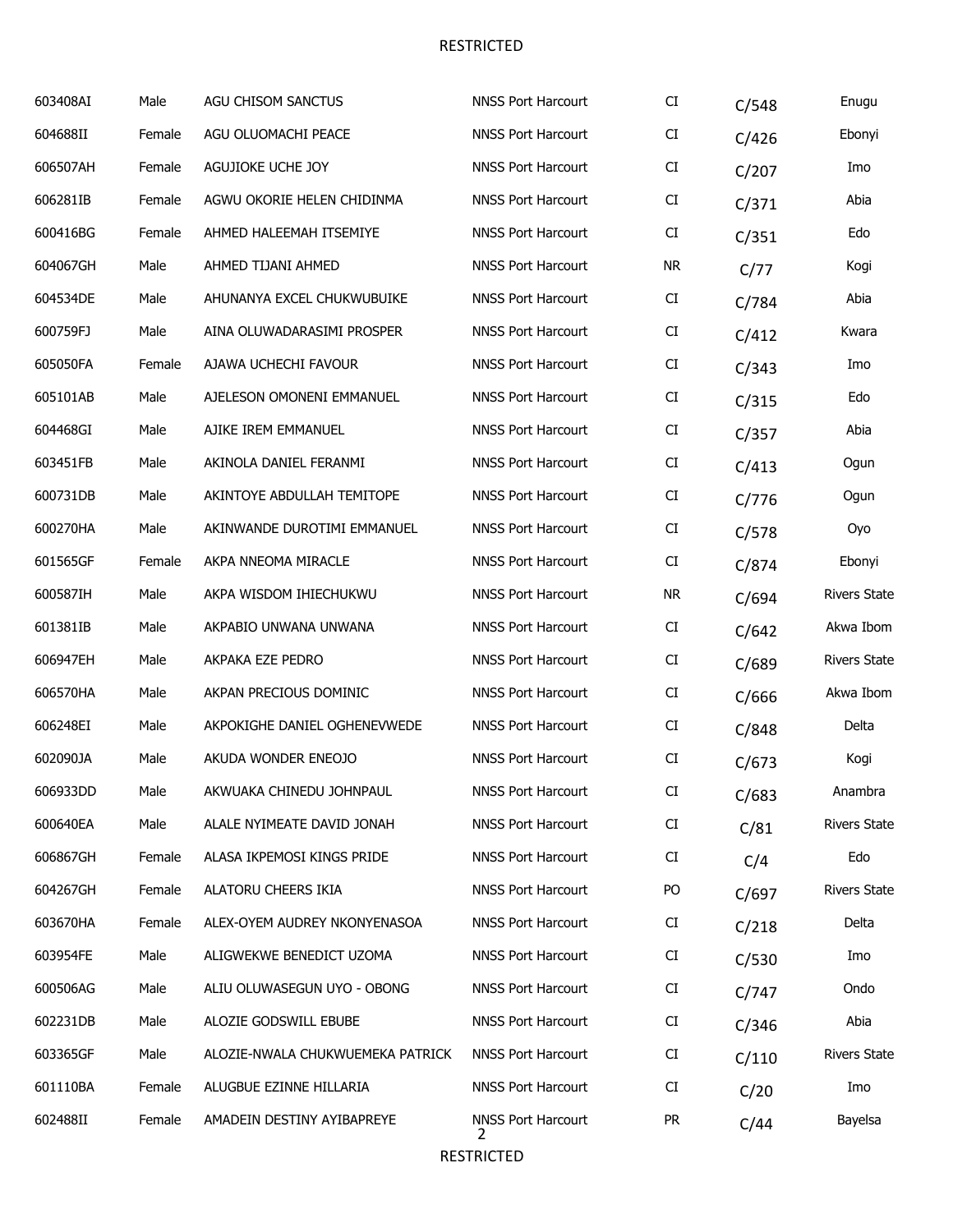| 606831DB | Female | AMADI JOSEPH OKABORUOBARI GRACE                        | <b>NNSS Port Harcourt</b>      | CI        | C/381 | <b>Rivers State</b> |
|----------|--------|--------------------------------------------------------|--------------------------------|-----------|-------|---------------------|
| 605659FJ | Male   | AMAECHI DIVINE KINGSLEY                                | <b>NNSS Port Harcourt</b>      | CI        | C/112 | Edo                 |
| 602679HJ | Male   | AMAH GODSTIME CHIGUSHIME                               | <b>NNSS Port Harcourt</b>      | 00        | C/741 | <b>Rivers State</b> |
| 607065GF | Male   | AMAH KENECHUKWU JUSTIN                                 | <b>NNSS Port Harcourt</b>      | CI        | C/323 | Anambra             |
| 602279HJ | Male   | AMAJOUYI CHUKWUNNAEMEKA LLOYD                          | <b>NNSS Port Harcourt</b>      | CI        | C/768 | Abia                |
| 601975HF | Male   | AMAKA-EJIOFO EBUBECHUKWU TSHEPAHET: NNSS Port Harcourt |                                | CI        | C/767 | Delta               |
| 604852FC | Male   | AMAKO CHIDUBEM KENNEDY                                 | <b>NNSS Port Harcourt</b>      | CI        | C/440 | Imo                 |
| 605610BA | Male   | AMALIRI CHIDERA DIVINE                                 | <b>NNSS Port Harcourt</b>      | CI        | C/139 | Imo                 |
| 601535DF | Female | AMINA-OWUKA DEBORAH TAMUNONENGIYE NNSS Port Harcourt   |                                | CI        | C/797 | <b>Rivers State</b> |
| 601254FE | Male   | AMISO ANTHONY SOLOMON                                  | <b>NNSS Port Harcourt</b>      | CI        | C/693 | <b>Rivers State</b> |
| 601252FC | Female | AMISO BETHANY SOLOMON                                  | <b>NNSS Port Harcourt</b>      | CI        | C/618 | <b>Rivers State</b> |
| 605020CA | Female | ANIAGOH KOSISOCHUKWU SHIRLEY                           | <b>NNSS Port Harcourt</b>      | CI        | C/579 | Anambra             |
| 603444EE | Male   | ANIELOBI ONYEDIKACHI BONAVENTURE                       | <b>NNSS Port Harcourt</b>      | CI        | C/627 | Anambra             |
| 603895JF | Female | ANOBILI OLIVIA                                         | <b>NNSS Port Harcourt</b>      | CI        | C/773 | <b>Rivers State</b> |
| 604376HG | Male   | ANOKWURU PRECIOUS CHUKWU-EBUKA                         | <b>NNSS Port Harcourt</b>      | CI        | C/35  | <b>Rivers State</b> |
| 606367GH | Male   | ANTHONY KAMSI FRANKLYN                                 | <b>NNSS Port Harcourt</b>      | CI        | C/862 | Imo                 |
| 600105AF | Male   | ANUEYIAGU OKECHUKWU KENNEDY                            | <b>NNSS Port Harcourt</b>      | CI        | C/566 | Anambra             |
| 602830DA | Female | ANYA IHUNANYA COMFORT                                  | <b>NNSS Port Harcourt</b>      | <b>NR</b> | C/220 | Abia                |
| 601360GA | Male   | ANYANWU DESTINY EZIGBOBIARA                            | <b>NNSS Port Harcourt</b>      | CI        | C/216 | Imo                 |
| 600540EA | Female | ANYANWU UGOCHI CHINOMSO                                | <b>NNSS Port Harcourt</b>      | CI        | C/821 | Imo                 |
| 600672HC | Male   | ANYOGO GREAT INYIACHUETA                               | <b>NNSS Port Harcourt</b>      | CI        | C/754 | Cross River         |
| 602186IG | Male   | ARCHIBONG GODWIN FAVOUR                                | <b>NNSS Port Harcourt</b>      | CI        | C/556 | Akwa Ibom           |
| 602480IA | Male   | AREMU DAVID OLALEKAN                                   | <b>NNSS Port Harcourt</b>      | CI        | C/151 | Oyo                 |
| 605746EG | Male   | ARIAGA JOEL ALEX                                       | NNSS Port Harcourt             | CI        | C/215 | Imo                 |
| 606990JA | Male   | ARIOWODO GREATNESS KELECHUKWU                          | <b>NNSS Port Harcourt</b>      | CI        | C/424 | Abia                |
| 607076HG | Female | ASHIWE ANNABELLE KONYENASUWA                           | <b>NNSS Port Harcourt</b>      | CI        | C/850 | Delta               |
| 601410BA | Male   | ASOGWA DAVID CHINONSO                                  | <b>NNSS Port Harcourt</b>      | CI        | C/228 | Enugu               |
| 604789IJ | Female | ASUKWO VICTORIA MFON                                   | <b>NNSS Port Harcourt</b>      | NR.       | C/494 | Akwa Ibom           |
| 606868GI | Male   | ASUQUO TEMPLE IMO                                      | <b>NNSS Port Harcourt</b>      | CI        | C/860 | Akwa Ibom           |
| 604034DE | Female | ASUZU CHIDIMMA SUCCESS                                 | <b>NNSS Port Harcourt</b>      | CI        | C/162 | Imo                 |
| 604027CH | Male   | ATIMIRI SAMUEL AYO                                     | <b>NNSS Port Harcourt</b>      | CI        | C/25  | Ondo                |
| 605118BI | Male   | ATULAEGWU-NWOKE IZUNNA ECKHEART                        | <b>NNSS Port Harcourt</b><br>3 | CI        | C/657 | <b>Rivers State</b> |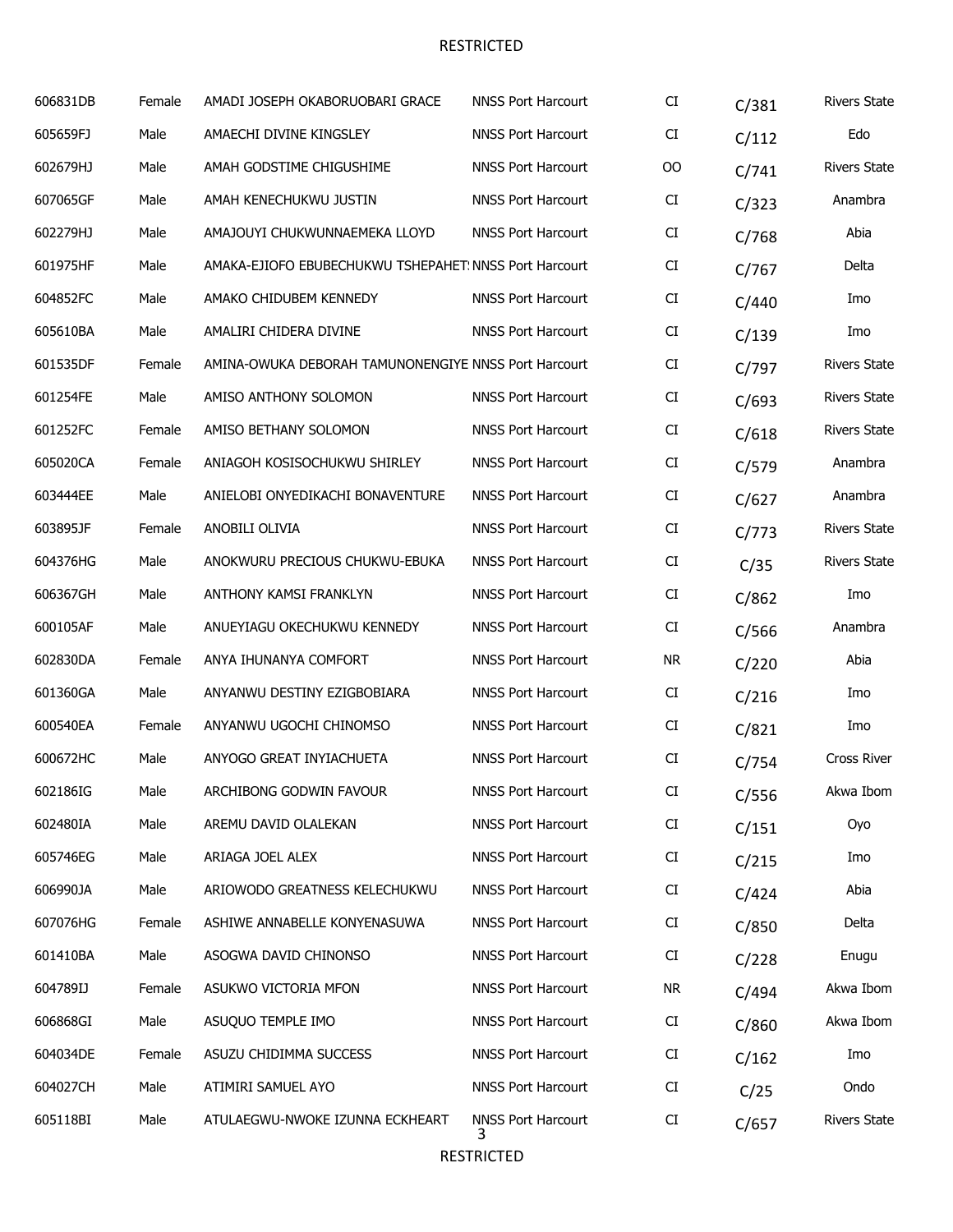| 603125CF | Male   | ATUMONYEGO PAUL CHINAECHEREM                           | <b>NNSS Port Harcourt</b>      | CI         | C/378 | Imo                 |
|----------|--------|--------------------------------------------------------|--------------------------------|------------|-------|---------------------|
| 603342EC | Male   | AUDU GIDEON EJEMBI                                     | <b>NNSS Port Harcourt</b>      | CI         | C/517 | Benue               |
| 604668GI | Female | AUGUSTINE MARVELOUS AMARACHI                           | <b>NNSS Port Harcourt</b>      | CI         | C/211 | Abia                |
| 600402AC | Male   | AWAZA KELECHI ERIC                                     | <b>NNSS Port Harcourt</b>      | CI         | C/390 | Ebonyi              |
| 620220CA |        | AYAWEI FAITHFUL                                        | <b>NNSS Port Harcourt</b>      | CI         | C/457 | ??                  |
| 603471HB | Female | AYENI IFEOLUWA OYINDOUBRA                              | <b>NNSS Port Harcourt</b>      | CI         | C/479 | Ekiti               |
| 600943ED | Female | AYERITE MILDRED EBINYU                                 | <b>NNSS Port Harcourt</b>      | CI         | C/645 | Bayelsa             |
| 605273HD | Female | AYODELE-OSUNTOKI ESTHER ANUOLUWAPO NNSS Port Harcourt  |                                | CI         | C/58  | Oyo                 |
| 602661GB | Male   | AYO-OLADELE OLUWAKOLADE MIMSHACK                       | <b>NNSS Port Harcourt</b>      | CI         | C/243 | Osun                |
| 602005AF | Male   | AZIBANAGIM JAMES ONYOBHO                               | <b>NNSS Port Harcourt</b>      | CI         | C/655 | Bayelsa             |
| 602326CG | Male   | BALOGUN ILERIOLUWA CALEB                               | NNSS Port Harcourt             | CI         | C/458 | Oyo                 |
| 600343ED | Male   | <b>BARBAR SHAMMAH OYINKURO</b>                         | <b>NNSS Port Harcourt</b>      | CI         | C/14  | Delta               |
| 601723CD | Male   | <b>BARRILERA EMMANUEL</b>                              | <b>NNSS Port Harcourt</b>      | CI         | C/686 | <b>Rivers State</b> |
| 600826CG | Female | <b>BATUBO PRAISE OTELEMATE</b>                         | <b>NNSS Port Harcourt</b>      | <b>NR</b>  | C/448 | <b>Rivers State</b> |
| 601128CI | Male   | BELLO ABDULLAH NONE                                    | <b>NNSS Port Harcourt</b>      | CI         | C/80  | Edo                 |
| 603805AF | Female | BENARD CHISIMDI ESTHER                                 | <b>NNSS Port Harcourt</b>      | CI         | C/564 | Anambra             |
| 605658FI | Female | <b>BENJAMIN MARVELOUS</b>                              | <b>NNSS Port Harcourt</b>      | CI         | C/775 | Imo                 |
| 605449EJ | Female | BENJAMIN WINIFRED TINOM                                | <b>NNSS Port Harcourt</b>      | CI         | C/332 | Kaduna              |
| 605569GJ | Male   | BESTMAN DAVID CHIDUBEM                                 | <b>NNSS Port Harcourt</b>      | CI         | C/609 | <b>Rivers State</b> |
| 602387IH | Male   | BETHEL DANIEL CHIBUIKEM                                | <b>NNSS Port Harcourt</b>      | CI         | C/441 | Abia                |
| 607322CC | Female | BLESSED DIAMOND UCHECHI                                | <b>NNSS Port Harcourt</b>      | CI         | C/751 | Abia                |
| 604905AF | Female | BOB - MANUEL RAPHAELLA TAMUNOIBOMAR NNSS Port Harcourt |                                | CI         | C/266 | <b>Rivers State</b> |
| 605910BA | Male   | BOHAM OHAZURUME DAVID                                  | <b>NNSS Port Harcourt</b>      | ${\rm CI}$ | C/451 | <b>Rivers State</b> |
| 601470HA | Male   | BOMA VICTOR TAMUNOTEIM                                 | <b>NNSS Port Harcourt</b>      | CI         | C/781 | <b>Rivers State</b> |
| 605137DH | Male   | BONIFACE DESTINY KOKOETTE                              | <b>NNSS Port Harcourt</b>      | CI         | C/204 | Akwa Ibom           |
| 620219BJ |        | <b>BONIFACE MITCHEL</b>                                | <b>NNSS Port Harcourt</b>      | CI         | C/231 | ??                  |
| 603803AD | Female | BRAHEEM ZAYNAB OLUWASEUN                               | <b>NNSS Port Harcourt</b>      | CI         | C/391 | Ogun                |
| 601329CJ | Female | BRAWN GABRIELLA CHISOM                                 | <b>NNSS Port Harcourt</b>      | CI         | C/320 | Abia                |
| 600476HG | Female | <b>BRIGGS GLORY ARUPUU</b>                             | <b>NNSS Port Harcourt</b>      | CI         | C/520 | <b>Rivers State</b> |
| 602863GD | Male   | <b>BRIGHT ELVIS</b>                                    | <b>NNSS Port Harcourt</b>      | CI         | C/743 | Imo                 |
| 606787IH | Male   | <b>BRIGIDI GABRIEL JUSTICE</b>                         | <b>NNSS Port Harcourt</b>      | CI         | C/305 | Bayelsa             |
| 606789IJ | Female | <b>BRIGIDI PREYE GIFT</b>                              | <b>NNSS Port Harcourt</b><br>4 | CI         | C/167 | Bayelsa             |
|          |        |                                                        |                                |            |       |                     |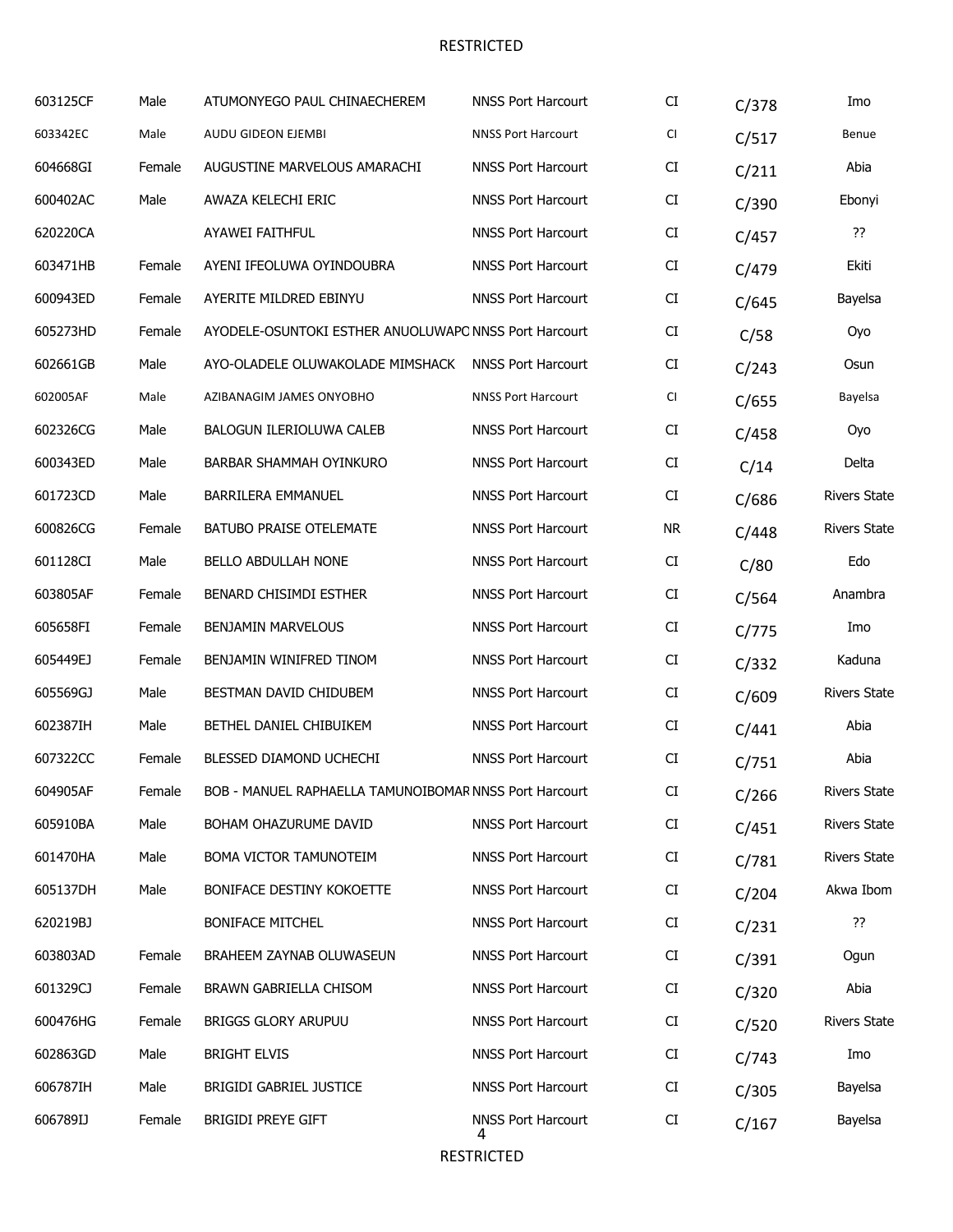| 600445EF | Male   | <b>BUBAGHA TIMIKEYI FAVOR</b>     | <b>NNSS Port Harcourt</b>      | CI        | C/377 | Bayelsa             |
|----------|--------|-----------------------------------|--------------------------------|-----------|-------|---------------------|
| 600960GA | Female | BUHARI OLUWATOSIN ADEBAYO         | <b>NNSS Port Harcourt</b>      | CI        | C/565 | Osun                |
| 604147EH | Male   | BUKUROMO AYEBATONTE GODSWILL      | <b>NNSS Port Harcourt</b>      | CI        | C/170 | Bayelsa             |
| 600516BG | Male   | CASSIUS TAMUNOSIKI BRASCA         | <b>NNSS Port Harcourt</b>      | PO        | C/444 | <b>Rivers State</b> |
| 601615BF | Male   | CHARLES CONQUEROR AKACHIDIMNARU   | <b>NNSS Port Harcourt</b>      | <b>PR</b> | C/107 | Imo                 |
| 603905AF | Male   | CHARLES DANIEL CHIDERA            | <b>NNSS Port Harcourt</b>      | CI        | C/540 | Ebonyi              |
| 605302AC | Male   | CHARLES DAVID DICKSON             | <b>NNSS Port Harcourt</b>      | CI        | C/9   | Akwa Ibom           |
| 606526CG | Male   | CHIAGOZIE KAMSIYOCHUKWU CHARLES   | <b>NNSS Port Harcourt</b>      | CI        | C/272 | Imo                 |
| 603445EF | Male   | CHIBUIKE EMMANUEL CHUKWUEBUKA     | <b>NNSS Port Harcourt</b>      | CI        | C/311 | Imo                 |
| 605750FA | Male   | CHIBUZOR JOSHUA CHITUGAR          | <b>NNSS Port Harcourt</b>      | CI        | C/620 | <b>Rivers State</b> |
| 602086IG | Male   | CHIDI AKACHI MARTINS              | <b>NNSS Port Harcourt</b>      | CI        | C/480 | Abia                |
| 605450FA | Male   | CHIDI GODSWILL CHIBUEZE           | <b>NNSS Port Harcourt</b>      | CI        | C/707 | <b>Rivers State</b> |
| 607344EE | Male   | CHIDOZIE EXCEL CHIMDIYA           | <b>NNSS Port Harcourt</b>      | CI        | C/630 | Abia                |
| 602405AF | Female | CHIGEMEZU QUEEN ESTHER ONYINYECHI | <b>NNSS Port Harcourt</b>      | CI        | C/175 | Imo                 |
| 603715BF | Male   | CHIJIOKE CHIMEREMEZE CHRISOGONUS  | <b>NNSS Port Harcourt</b>      | CI        | C/397 | Imo                 |
| 602827CH | Female | CHIJIOKE GIFT ONYINYE             | <b>NNSS Port Harcourt</b>      | CI        | C/232 | Anambra             |
| 601053FD | Male   | CHIMA-ONUOHA CHIVA BRYAN          | <b>NNSS Port Harcourt</b>      | CI        | C/724 | <b>Rivers State</b> |
| 604373HD | Female | CHIMEZIE GOODNESS CHIEMALE        | <b>NNSS Port Harcourt</b>      | CI        | C/233 | Imo                 |
| 601348EI | Female | CHIMEZIE KIMBERLY CHIDUBEM        | <b>NNSS Port Harcourt</b>      | CI        | C/839 | <b>Rivers State</b> |
| 600361GB | Male   | CHINAGOROM KENNEDY CHIBUIKEM      | <b>NNSS Port Harcourt</b>      | CI        | C/858 | Imo                 |
| 600054FE | Male   | CHINEDU CHINAZAEKPERE VICTORY     | <b>NNSS Port Harcourt</b>      | PO        | C/841 | Enugu               |
| 604707AH | Female | CHINEDU DIVINE FAVOUR             | <b>NNSS Port Harcourt</b>      | CI.       | C/466 | Imo                 |
| 600254FE | Male   | CHINEDU IHUOMACHUKWU DIVINE       | <b>NNSS Port Harcourt</b>      | CI        | C/793 | Enugu               |
| 607265GF | Female | CHINEDU STEPHNORA ADANNA          | <b>NNSS Port Harcourt</b>      | PO.       | C/269 | Enugu               |
| 603571HB | Female | CHINEDUM-NWANKWO CHINYERE GIFT    | <b>NNSS Port Harcourt</b>      | <b>PR</b> | C/348 | Abia                |
| 605722CC | Male   | CHINENYE CHARLES CHIEMERIE        | <b>NNSS Port Harcourt</b>      | CI        | C/255 | Imo                 |
| 600791JB | Female | CHINONSO DIVINE IJEOMA            | <b>NNSS Port Harcourt</b>      | CI        | C/859 | Imo                 |
| 601783ID | Male   | CHINONYEREM HANIEL CHIBUIKE       | <b>NNSS Port Harcourt</b>      | CI        | C/34  | Imo                 |
| 607251FB | Male   | CHINWEUBA BLESSED OLUEBUBE        | <b>NNSS Port Harcourt</b>      | CI        | C/354 | Abia                |
| 605763GD | Male   | CHIOKE KOSISOCHUKWU KINGSLEY      | <b>NNSS Port Harcourt</b>      | CI        | C/196 | Enugu               |
| 605911BB | Male   | CHIOMA DELIGHT CHIMUANYA          | <b>NNSS Port Harcourt</b>      | CI        | C/281 | Imo                 |
| 606205AF | Female | CHIONYE VICTORY CHINWENMERE       | <b>NNSS Port Harcourt</b><br>5 | CI        | C/813 | Imo                 |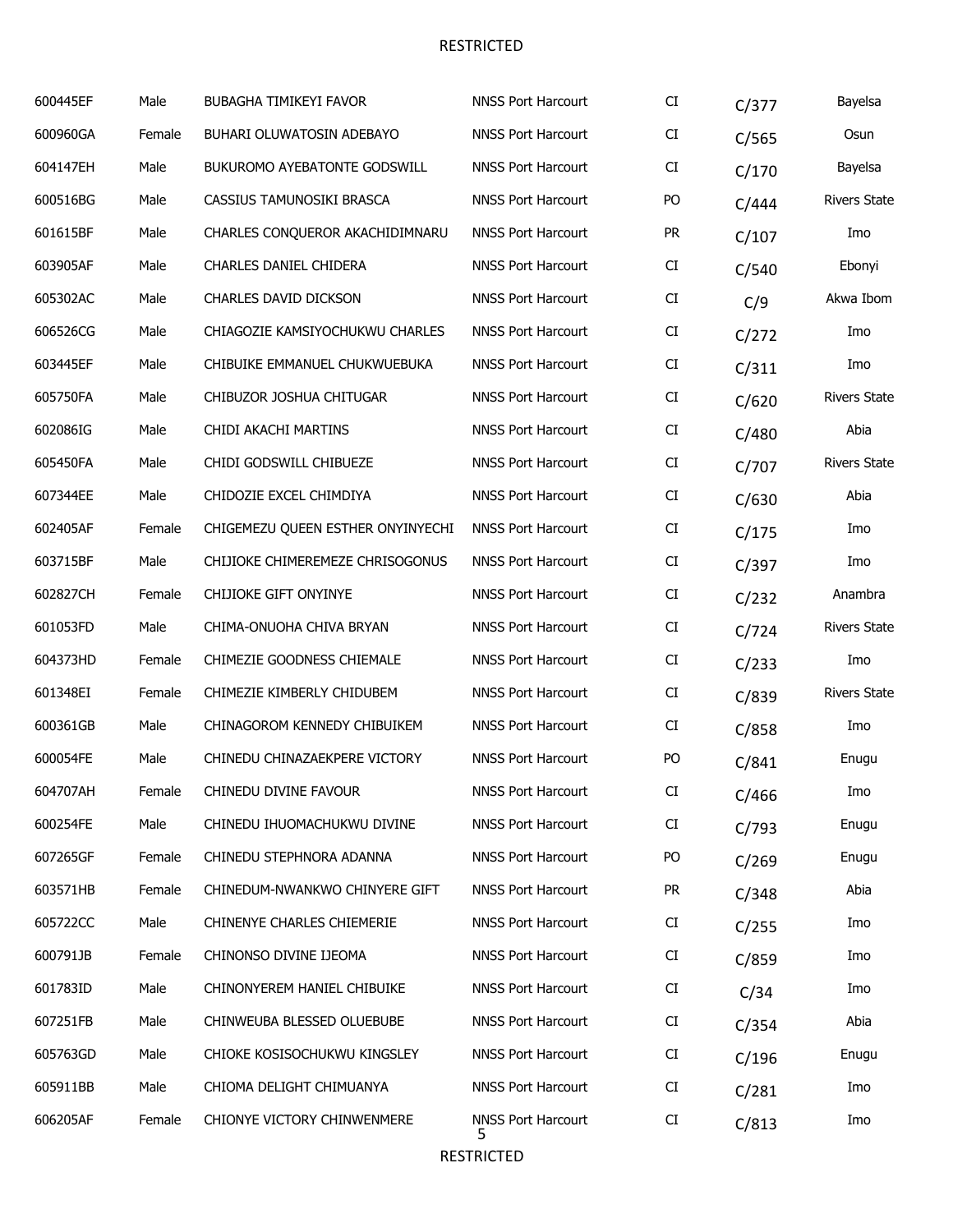| 605979HJ | Female | CHITURU AMANDA SARIMA                                 | <b>NNSS Port Harcourt</b>      | CI        | C/803 | <b>Rivers State</b> |
|----------|--------|-------------------------------------------------------|--------------------------------|-----------|-------|---------------------|
| 601123CD | Male   | CHIWETALU CHIDIKE DAVID                               | <b>NNSS Port Harcourt</b>      | CI        | C/290 | Enugu               |
| 601498JI | Male   | CHIWUZO EMMANUEL CHIWIKE                              | <b>NNSS Port Harcourt</b>      | CI        | C/399 | Delta               |
| 602028CI | Female | CHRISTOPHER JOY NGOZI                                 | <b>NNSS Port Harcourt</b>      | CI        | C/727 | Imo                 |
| 602067GH | Female | CHUKWU MIRIAM UDENNAYA                                | <b>NNSS Port Harcourt</b>      | CI        | C/221 | Imo                 |
| 600170HA | Male   | CHUKWUDI ELVIS NNAEMEKA                               | <b>NNSS Port Harcourt</b>      | CI        | C/105 | Imo                 |
| 606613BD | Male   | CHUKWUEKE PRINCE EWORITSE                             | <b>NNSS Port Harcourt</b>      | CI        | C/91  | Delta               |
| 603194JE | Male   | CHUKWUEMEKA DESTINY CHISOM                            | <b>NNSS Port Harcourt</b>      | CI        | C/701 | Anambra             |
| 605281IB | Male   | CHUKWUEMEKA EMMANUEL EBUBECHUKWU NNSS Port Harcourt   |                                | CI        | C/335 | Imo                 |
| 601626CG | Female | CHUKWUENWENIWE IFEOMA NDUBUISI ANN NNSS Port Harcourt |                                | CI        | C/474 | Delta               |
| 603195JF | Male   | CHUKWUJI GODSWILL CHIAGOZIEM R.                       | <b>NNSS Port Harcourt</b>      | CI        | C/653 | Delta               |
| 602551FB | Male   | CHUKWUMA FORTUNE ONYEBUCHI                            | <b>NNSS Port Harcourt</b>      | CI        | C/857 | Abia                |
| 600168GI | Male   | CHUKWUMA UGOCHIZITELUM LOTANNA                        | <b>NNSS Port Harcourt</b>      | CI        | C/814 | Anambra             |
| 603200AA | Male   | CHURCHILL VICTOR OMASIRICHI                           | <b>NNSS Port Harcourt</b>      | <b>NO</b> | C/214 | <b>Rivers State</b> |
| 606051FB | Male   | COLLINS GODSWILL CHINWEOTITO                          | <b>NNSS Port Harcourt</b>      | CI        | C/641 | Ebonyi              |
| 601915BF | Male   | COLLINS VICTOR CHIDIEBERE                             | <b>NNSS Port Harcourt</b>      | CI        | C/72  | Abia                |
| 605134DE | Male   | COLLINS-PHILIP EL-JASON ADIGWE                        | <b>NNSS Port Harcourt</b>      | CI        | C/464 | <b>Rivers State</b> |
| 604100AA | Female | COLMAN PAMELA EZINNE                                  | <b>NNSS Port Harcourt</b>      | CI        | C/786 | Imo                 |
| 600566GG | Male   | COLUMBUS PRINCE DAVID                                 | <b>NNSS Port Harcourt</b>      | CI        | C/248 | <b>Rivers State</b> |
| 604589IJ | Male   | <b>CORNELIUS PERFECT</b>                              | <b>NNSS Port Harcourt</b>      | CI        | C/53  | Imo                 |
| 602849EJ | Male   | DABRINZE SOLOMON KELECHI                              | <b>NNSS Port Harcourt</b>      | CI        | C/752 | Imo                 |
| 606907AH | Female | DAN-JUMBO JACIE IBINYE                                | <b>NNSS Port Harcourt</b>      | CI        | C/492 | <b>Rivers State</b> |
| 604575HF | Female | DAPPA ESTHER ONENGIOFORI                              | <b>NNSS Port Harcourt</b>      | CI        | C/393 | <b>Rivers State</b> |
| 605654FE | Male   | DAVID OSMOND AHU-OSE                                  | <b>NNSS Port Harcourt</b>      | CI        | C/596 | Edo                 |
| 600993JD | Female | DAVID PRAISE CHIOMA                                   | <b>NNSS Port Harcourt</b>      | CI        | C/363 | Ebonyi              |
| 602589IJ | Female | DAVIES OWAPRITE DIEPIRIYE                             | <b>NNSS Port Harcourt</b>      | CI        | C/533 | <b>Rivers State</b> |
| 605212BC | Female | DEEBOM FAVOUR CONFIDENCE                              | <b>NNSS Port Harcourt</b>      | CI        | C/476 | <b>Rivers State</b> |
| 606857FH | Female | DEEMUA LENUBARIDO ETERNITY                            | <b>NNSS Port Harcourt</b>      | <b>OR</b> | C/728 | <b>Rivers State</b> |
| 602852FC | Female | DICKSON MICHELLE BELEMA                               | <b>NNSS Port Harcourt</b>      | CI        | C/867 | <b>Rivers State</b> |
| 600377HH | Male   | DIGIFA EMMANUEL EBITONYE                              | <b>NNSS Port Harcourt</b>      | CI        | C/508 | Bayelsa             |
| 604986IG | Male   | DIGINYO AYEBAEFIE GODSTIME                            | <b>NNSS Port Harcourt</b>      | CI        | C/625 | Bayelsa             |
| 604881IB | Male   | DIKE ASHIER OVUNDA                                    | <b>NNSS Port Harcourt</b><br>ь | CI        | C/433 | <b>Rivers State</b> |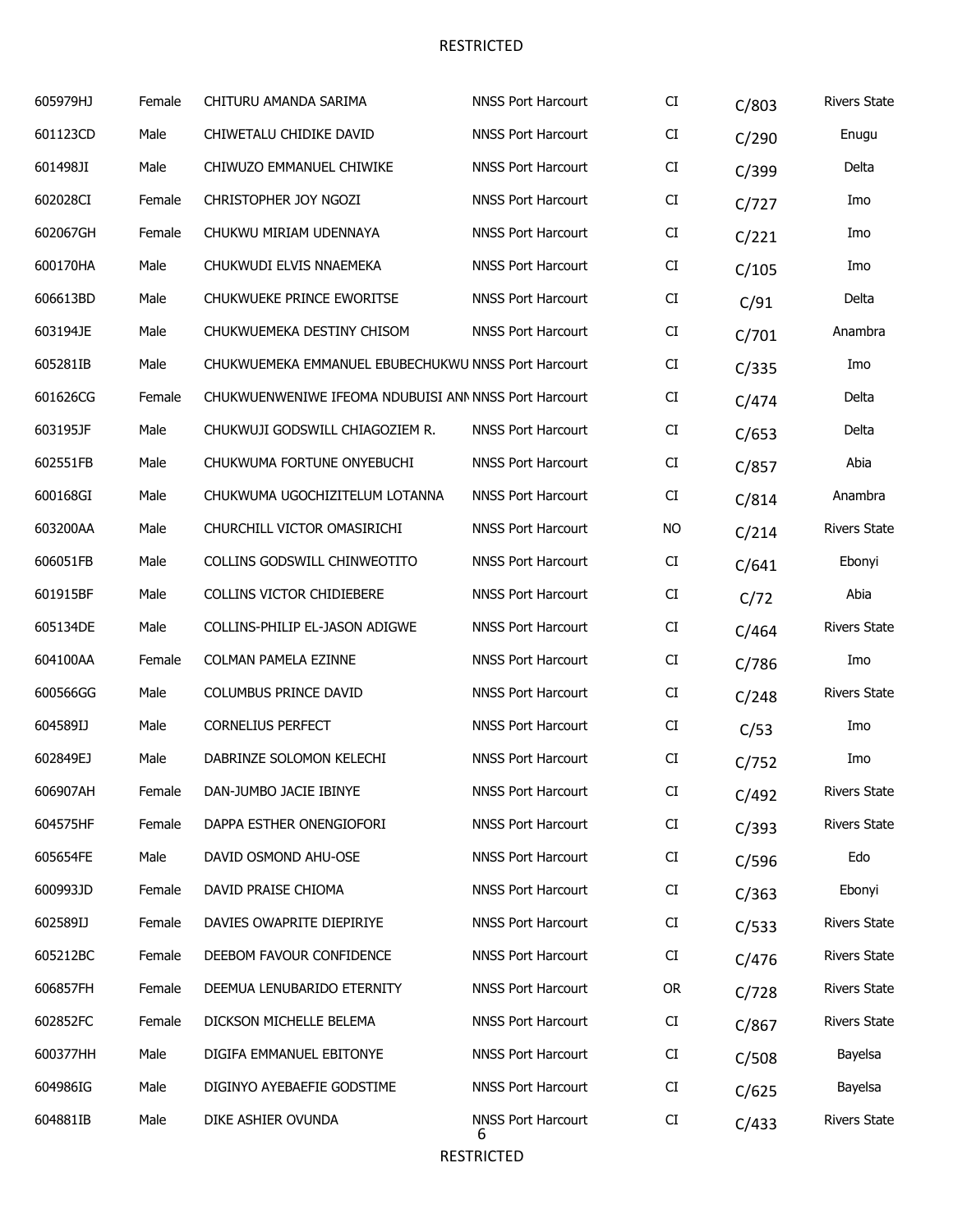| 606779HJ | Male   | DIKE EBUBECHUKWU BRYAN                                  | <b>NNSS Port Harcourt</b> | CI        | C/87  | Imo                 |
|----------|--------|---------------------------------------------------------|---------------------------|-----------|-------|---------------------|
| 605997JH | Male   | DIKE GOODLUCK CHIMELUME                                 | <b>NNSS Port Harcourt</b> | CI        | C/878 | Anambra             |
| 604784IE | Male   | DIMKPA FRANCIS TOMBARI                                  | <b>NNSS Port Harcourt</b> | CI        | C/452 | <b>Rivers State</b> |
| 601939DJ | Female | DINE OGONNA KARIN                                       | <b>NNSS Port Harcourt</b> | CI        | C/208 | Enugu               |
| 606003AD | Male   | DIVINE CHIMEZURU ABUNDANCE                              | <b>NNSS Port Harcourt</b> | CI        | C/872 | <b>Rivers State</b> |
| 601480IA | Male   | DOKUBO EMMANUEL VICTOR                                  | <b>NNSS Port Harcourt</b> | CI        | C/599 | <b>Rivers State</b> |
| 600598JI | Female | DOUGHA DESIRE PERE                                      | <b>NNSS Port Harcourt</b> | CI        | C/70  | Bayelsa             |
| 602523CD | Male   | DURU AGAPE NWACHINAEMEREM                               | <b>NNSS Port Harcourt</b> | CI        | C/163 | Imo                 |
| 602149EJ | Male   | EBAM ERIK-OBASI PROSPER                                 | <b>NNSS Port Harcourt</b> | CI        | C/780 | Cross River         |
| 600243ED | Male   | EBERE CHINOGOZIM PRECIOUS                               | <b>NNSS Port Harcourt</b> | PO        | C/524 | <b>Rivers State</b> |
| 605994JE | Female | EBERE SHARON IJEOMA                                     | <b>NNSS Port Harcourt</b> | CI        | C/181 | Imo                 |
| 601052FC | Male   | EBERE-MARK NOBLE IHECHUKWU                              | <b>NNSS Port Harcourt</b> | CI        | C/93  | Imo                 |
| 605197JH | Female | EBIKEBINA SARAH EBITIMI                                 | <b>NNSS Port Harcourt</b> | PO        | C/356 | Bayelsa             |
| 602855FF | Female | EBIKEME BLESSING AYIBAPREYE                             | <b>NNSS Port Harcourt</b> | CI        | C/38  | Bayelsa             |
| 600520CA | Male   | EBIRINGA AMBLESSED CHISOMAGA                            | <b>NNSS Port Harcourt</b> | CI        | C/795 | Imo                 |
| 601837DH | Male   | <b>EBOH AFUREOGHENE</b>                                 | <b>NNSS Port Harcourt</b> | CI        | C/550 | Delta               |
| 604864GE | Male   | EBOH EMMANUEL UCHECHUKWU                                | <b>NNSS Port Harcourt</b> | CI        | C/514 | Imo                 |
| 600984IE | Female | EBOH FAVOUR CHIKAMSO                                    | <b>NNSS Port Harcourt</b> | CI        | C/141 | Anambra             |
| 601035DF | Female | EBONO TAMARAULAYEFA JOAN                                | <b>NNSS Port Harcourt</b> | CI        | C/521 | Delta               |
| 602832DC | Male   | EBUBECHUKWU DELIGHT UDOCHUKWU                           | <b>NNSS Port Harcourt</b> | CI        | C/239 | Enugu               |
| 600245EF | Female | ECHEONWU AMARACHIM PEACE OF GOD                         | <b>NNSS Port Harcourt</b> | CI        | C/650 | <b>Rivers State</b> |
| 603177HH | Female | ECHOFE METTABEL NNEOMA                                  | <b>NNSS Port Harcourt</b> | NO.       | C/842 | Ebonyi              |
| 602413BD | Female | EDE MARYFAVOUR OBIAGERI                                 | <b>NNSS Port Harcourt</b> | CI        | C/546 | Enugu               |
| 604081IB | Female | EDE ROSEMARY CHIEMERIE                                  | <b>NNSS Port Harcourt</b> | CI        | C/120 | Enugu               |
| 600676HG | Female | EDOKHAGBA OSHUARE AIMALOHI                              | <b>NNSS Port Harcourt</b> | CI        | C/512 | Edo                 |
| 605074HE | Female | EDWARD CALISTER                                         | <b>NNSS Port Harcourt</b> | CI        | C/678 | Abia                |
| 606455FF | Male   | EDWARD EMMANUEL CHINDEU                                 | <b>NNSS Port Harcourt</b> | CI        | C/2   | Abia                |
| 600622CC | Female | EFE ANGEL OGHENETEJIRI                                  | <b>NNSS Port Harcourt</b> | CI        | C/84  | Delta               |
| 605726CG | Male   | EFEELOO DIVINE BARILUBARI                               | <b>NNSS Port Harcourt</b> | CI        | C/782 | <b>Rivers State</b> |
| 601710BA | Male   | EFFIOM-BASSEY KING-DAVID TAMARAPREYE NNSS Port Harcourt |                           | <b>OR</b> | C/740 | Bayelsa             |
| 602530DA | Female | EGBA ANITA ELOVIANO                                     | <b>NNSS Port Harcourt</b> | CI        | C/594 | Delta               |
| 603423CD | Male   | EGBELO ROYAL OTOR-OCHUWE                                | <b>NNSS Port Harcourt</b> | CI        | C/816 | Cross River         |
|          |        |                                                         |                           |           |       |                     |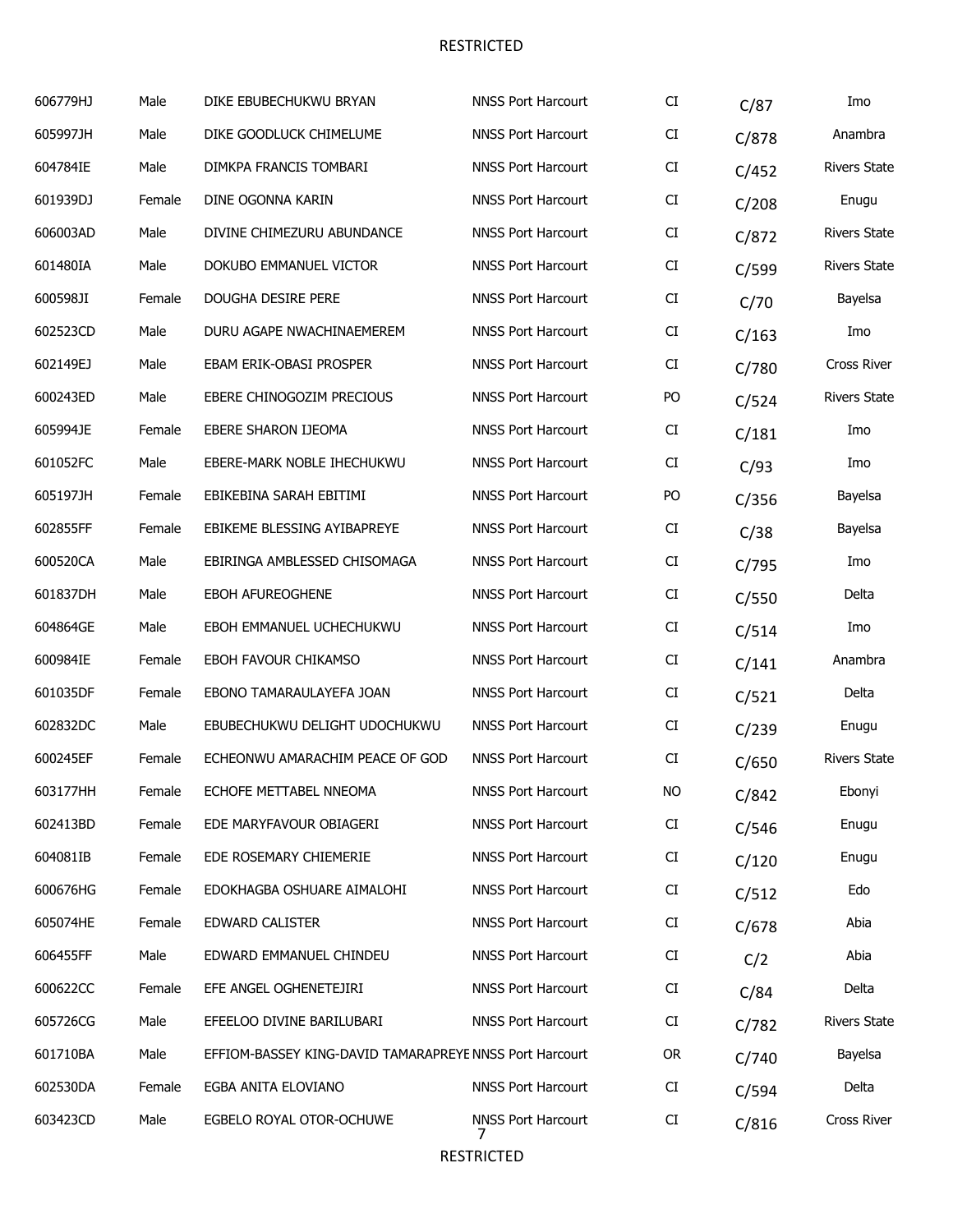| 600773HD | Female | EGBUHOUH CHISIMDI EMMANUELLA                            | <b>NNSS Port Harcourt</b>      | <b>PR</b> | C/677  | Imo                 |
|----------|--------|---------------------------------------------------------|--------------------------------|-----------|--------|---------------------|
| 601426CG | Male   | EGBULA MARVELOUS CHIMEZULEM                             | <b>NNSS Port Harcourt</b>      | CI        | C/682  | <b>Rivers State</b> |
| 603067GH | Male   | EGOP AWAJIORIONIGAK MATTHEW                             | <b>NNSS Port Harcourt</b>      | CI        | C/553  | <b>Rivers State</b> |
| 602119BJ | Female | EHIZOJIE OFURE MICHELLE                                 | <b>NNSS Port Harcourt</b>      | CI        | C/46   | Edo                 |
| 600333DD | Male   | EJAMPI PROSPER IJASANE                                  | <b>NNSS Port Harcourt</b>      | <b>NR</b> | C/446  | Adamawa             |
| 605903AD | Female | EJIDELORE MIRACLE OSAYETINE                             | <b>NNSS Port Harcourt</b>      | PO        | C/663  | Edo                 |
| 600735DF | Male   | <b>EKE CHIDUBEM</b>                                     | <b>NNSS Port Harcourt</b>      | CI        | C/531  | Abia                |
| 604121CB | Female | EKE CHIMA EZINNE TREASURE                               | <b>NNSS Port Harcourt</b>      | CI        | C/258  | Abia                |
| 604880IA | Male   | EKEH CHIBUIKE STEPHEN                                   | <b>NNSS Port Harcourt</b>      | CI        | C/94   | Enugu               |
| 606098JI | Female | EKEH SUCCESS OLUOMACHI                                  | <b>NNSS Port Harcourt</b>      | CI        | C/624  | Imo                 |
| 604669GJ | Male   | EKENEDO FRANCIS NODEBECHUKWU                            | <b>NNSS Port Harcourt</b>      | CI        | C/95   | Imo                 |
| 601369GJ | Male   | EKEOCHA TREASURE CHIKODI                                | <b>NNSS Port Harcourt</b>      | CI        | C/422  | Imo                 |
| 601262GC | Female | EKONG JOY ENOBONG                                       | <b>NNSS Port Harcourt</b>      | CI        | C/1723 | Akwa Ibom           |
| 603153FD | Female | EKPOKE BLOSSOM ATISI                                    | <b>NNSS Port Harcourt</b>      | CI        | C/675  | <b>Rivers State</b> |
| 600389IJ | Male   | ELAMS JEFFERY JONAH                                     | <b>NNSS Port Harcourt</b>      | <b>NR</b> | C/17   | Taraba              |
| 607062GC | Male   | ELEM ETHAN CHIMENE                                      | <b>NNSS Port Harcourt</b>      | CI        | C/447  | <b>Rivers State</b> |
| 601865GF | Male   | ELENWO BRYAN EZIOKWU                                    | <b>NNSS Port Harcourt</b>      | CI        | C/467  | <b>Rivers State</b> |
| 605017BH | Male   | ELEWA ENIOLA SAMUEL                                     | <b>NNSS Port Harcourt</b>      | PO        | C/283  | Ondo                |
| 603845EF | Male   | ELLAH CHUKWUMELA CLINTON                                | <b>NNSS Port Harcourt</b>      | CI        | C/68   | <b>Rivers State</b> |
| 604252FC | Male   | ELUKE CHINEDU HENRY                                     | <b>NNSS Port Harcourt</b>      | CI        | C/296  | Enugu               |
| 601805AF | Female | ELUSI-CAJETAN CHRISTABEL CHIMSIMDIRI NNSS Port Harcourt |                                | CI        | C/825  | Imo                 |
| 601814BE | Male   | EMEGHA JOVANI OSAZIE                                    | <b>NNSS Port Harcourt</b>      | CI        | C/137  | Edo                 |
| 600145EF | Male   | EMEKA DIVINE SOMTOCHUKWU                                | <b>NNSS Port Harcourt</b>      | CI        | C/570  | Abia                |
| 602834DE | Male   | EMELIFE TOCHUKWU MARTIN                                 | <b>NNSS Port Harcourt</b>      | CI        | C/717  | Anambra             |
| 603019BJ | Male   | EMENIKE JOSHUA CHISOM                                   | <b>NNSS Port Harcourt</b>      | CI        | C/772  | Abia                |
| 601001AB | Male   | EMEREUWA NGOZI JOSHUA                                   | <b>NNSS Port Harcourt</b>      | CI        | C/171  | Abia                |
| 600911BB | Male   | EMERIBE IHEAGHOCHUKWU CHRISBASIL                        | <b>NNSS Port Harcourt</b>      | CI        | C/146  | Imo                 |
| 601830DA | Female | EMMANUEL GLORY OHEJE                                    | <b>NNSS Port Harcourt</b>      | CI        | C/61   | Benue               |
| 602804AE | Male   | EMMANUEL GOODLUCK LUCKY                                 | <b>NNSS Port Harcourt</b>      | <b>OR</b> | C/185  | Benue               |
| 605465GF | Male   | EMMANUEL GREAT CHIDIEBERE                               | <b>NNSS Port Harcourt</b>      | CI        | C/836  | Imo                 |
| 605711BB | Male   | EMMANUEL JOSHUA CHIMEMEZE                               | <b>NNSS Port Harcourt</b>      | CI        | C/302  | Ebonyi              |
| 604419BJ | Male   | EMMANUEL JOSHUA EPUK                                    | <b>NNSS Port Harcourt</b><br>8 | CI        | C/734  | Akwa Ibom           |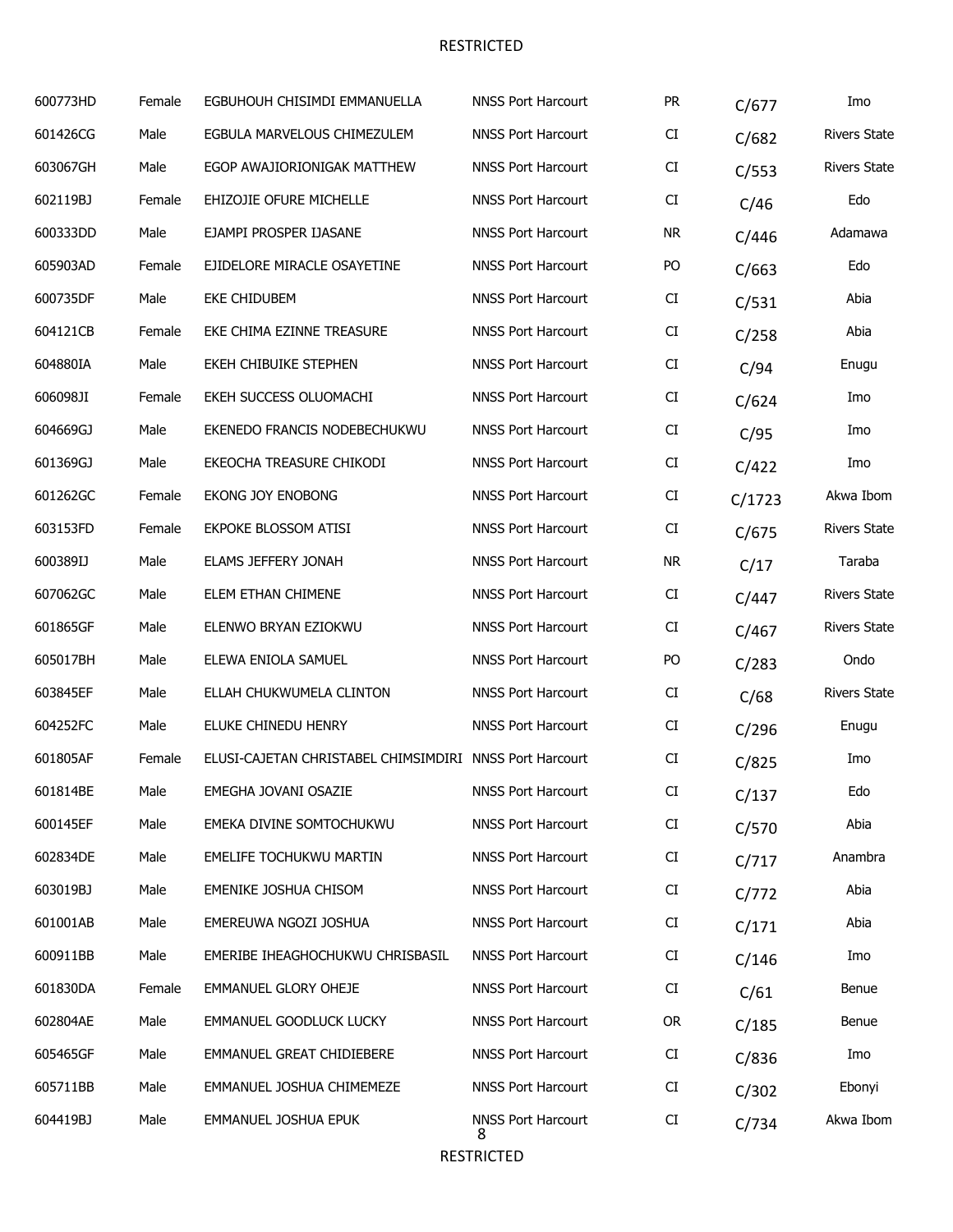| 600653FD | Male   | <b>EMMANUEL ORINATE ORINATE</b>                       | <b>NNSS Port Harcourt</b>      | CI        | C/417 | <b>Rivers State</b> |
|----------|--------|-------------------------------------------------------|--------------------------------|-----------|-------|---------------------|
| 603509AJ | Female | EMMANUEL SUCCESS CHINONYEREM                          | <b>NNSS Port Harcourt</b>      | CI        | C/153 | Abia                |
| 606749EJ | Male   | EMMANUEL TAMARADOUBRA GODSWILL                        | <b>NNSS Port Harcourt</b>      | <b>NO</b> | C/192 | Bayelsa             |
| 604395JF | Male   | ENE-ROBERTS RICHARD JUBOSEBIETONMA NNSS Port Harcourt |                                | CI        | C/629 | <b>Rivers State</b> |
| 600746EG | Female | ENYINDA PRUDENCE CHITUGA                              | <b>NNSS Port Harcourt</b>      | CI        | C/157 | <b>Rivers State</b> |
| 601820CA | Male   | ERAMALEOBA DIVINE OSAGIE                              | <b>NNSS Port Harcourt</b>      | CI        | C/240 | Edo                 |
| 605805AF | Female | EREKOSIMA SOMINA DAKORITE                             | <b>NNSS Port Harcourt</b>      | CI        | C/568 | <b>Rivers State</b> |
| 605012BC | Male   | ERIBAKE MOFEOLUWA DONALD                              | <b>NNSS Port Harcourt</b>      | CI        | C/798 | Ogun                |
| 605649EJ | Male   | ERNEST CHUKWUEMEKA SAMUEL                             | <b>NNSS Port Harcourt</b>      | CI        | C/538 | Imo                 |
| 605004AE | Male   | ERUGO FORTUNE KAMSIYOCHUKWU                           | <b>NNSS Port Harcourt</b>      | CI        | C/294 | Abia                |
| 600695JF | Female | ESEGBUYOTA KEREN OGHENEYOMA                           | <b>NNSS Port Harcourt</b>      | CI        | C/388 | Delta               |
| 602796JG | Female | ESHIET NATASHA HALIMA                                 | <b>NNSS Port Harcourt</b>      | CI        | C/501 | Akwa Ibom           |
| 605597JH | Male   | ESIEKPE OGHENEFEJIRO DARREN                           | <b>NNSS Port Harcourt</b>      | CI        | C/450 | Delta               |
| 600062GC | Female | ESINWANG INIMFON-ABASI IDARA                          | <b>NNSS Port Harcourt</b>      | CI        | C/536 | Akwa Ibom           |
| 601027CH | Female | <b>ESOLEE MERCY AKATE</b>                             | <b>NNSS Port Harcourt</b>      | CI        | C/529 | <b>Rivers State</b> |
| 602376HG | Male   | <b>ESSIEN FOUNTAIN AKAN</b>                           | <b>NNSS Port Harcourt</b>      | CI        | C/427 | Akwa Ibom           |
| 600923CD | Male   | ESSOR BENJAMIN-YONG CHIMEBERE                         | <b>NNSS Port Harcourt</b>      | NO        | C/401 | <b>Rivers State</b> |
| 600437DH | Male   | ESUMEI DANIEL IFEANYI                                 | <b>NNSS Port Harcourt</b>      | CI        | C/350 | <b>Rivers State</b> |
| 605778HI | Male   | ETIM EMMANUEL BRENDAN                                 | <b>NNSS Port Harcourt</b>      | CI        | C/486 | Akwa Ibom           |
| 605035DF | Female | ETI-UFAN FAVOUR CHRISTOPHER                           | <b>NNSS Port Harcourt</b>      | CI        | C/499 | Akwa Ibom           |
| 604738DI | Male   | EVERESTUS CHIMEREMEZE EBUBE                           | <b>NNSS Port Harcourt</b>      | CI        | C/276 | Enugu               |
| 603853FD | Male   | EWA-IREM MITCHELL NNACHI CHINEDUM                     | <b>NNSS Port Harcourt</b>      | CI        | C/737 | Ebonyi              |
| 605760GA | Male   | EZE DAVID CHUKWUEMEKA                                 | <b>NNSS Port Harcourt</b>      | CI        | C/148 | Enugu               |
| 605463GD | Male   | EZE GOD'SWILL CHIEMERIGO                              | <b>NNSS Port Harcourt</b>      | $00\,$    | C/242 | Imo                 |
| 606384IE | Male   | EZE MAC-DONALD IKEMDINACHUKWU                         | <b>NNSS Port Harcourt</b>      | CI        | C/249 | Enugu               |
| 602329CJ | Female | EZE NMESOMA NACY                                      | <b>NNSS Port Harcourt</b>      | CI        | C/210 | Enugu               |
| 605080IA | Female | EZE OGOCHUKWU CHINONSO                                | <b>NNSS Port Harcourt</b>      | CI        | C/404 | Imo                 |
| 607270HA | Female | EZE UDOCHUKWU OLIVIA                                  | <b>NNSS Port Harcourt</b>      | $00\,$    | C/654 | Enugu               |
| 606610BA | Male   | EZEAH PAUL CHIEMERIE                                  | <b>NNSS Port Harcourt</b>      | CI        | C/525 | Enugu               |
| 601368GI | Male   | EZECHIMEREM DAVID KOSIZAM                             | <b>NNSS Port Harcourt</b>      | CI        | C/138 | Abia                |
| 600863GD | Male   | EZEKIEL UCHE-AWAJI ABIGBANI                           | <b>NNSS Port Harcourt</b>      | CI        | C/711 | <b>Rivers State</b> |
| 601205AF | Female | EZEOBI CHRISTABEL ESOMCHUKWU                          | <b>NNSS Port Harcourt</b><br>9 | CI        | C/722 | Anambra             |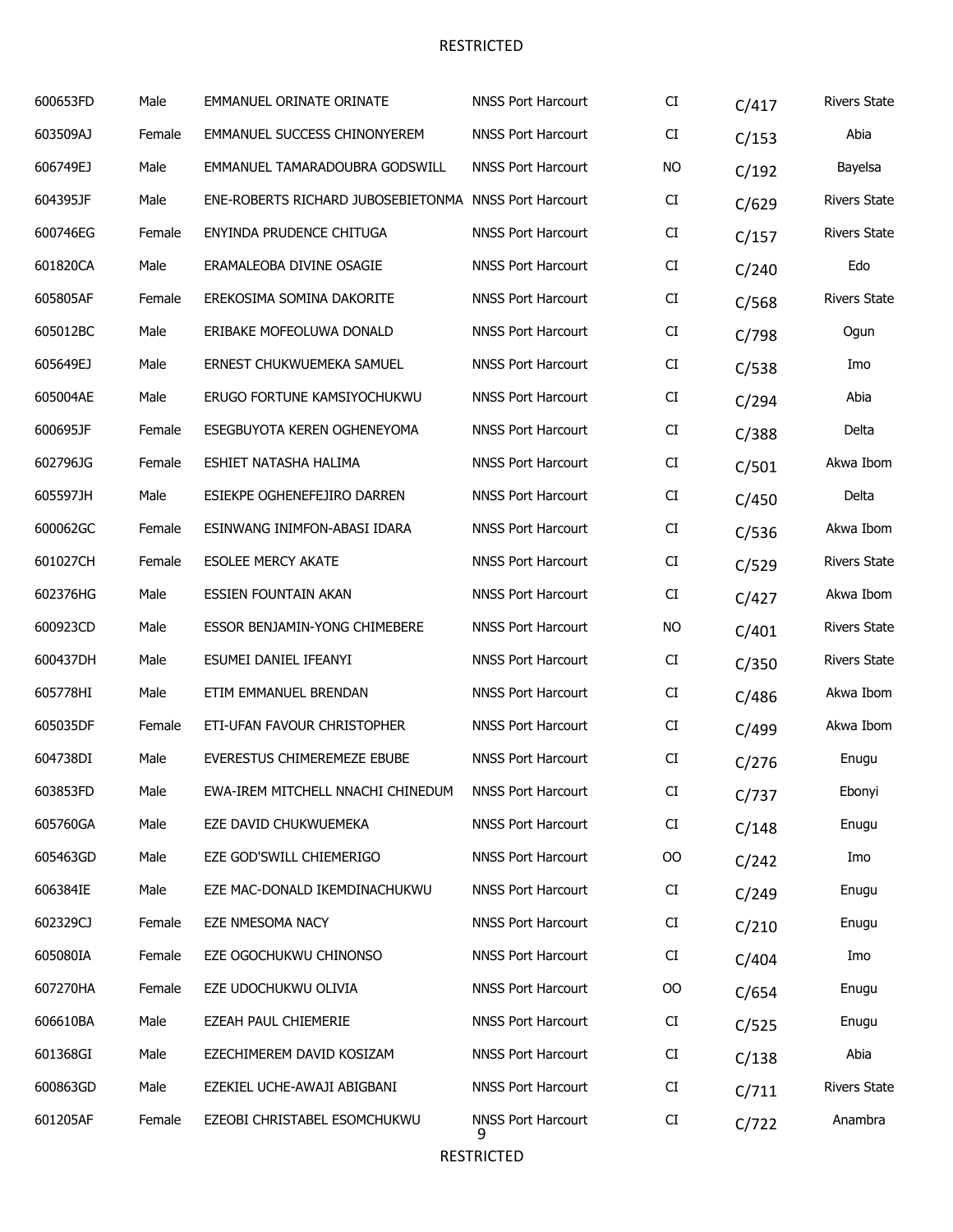| 606632DC | Male   | EZUGWU EMMANUEL UDOCHUKWU                             | <b>NNSS Port Harcourt</b>       | 00         | C/489 | Enugu               |
|----------|--------|-------------------------------------------------------|---------------------------------|------------|-------|---------------------|
| 604093JD | Female | FELIX AMARACHI EKPEREDIRE CRYSTAL                     | <b>NNSS Port Harcourt</b>       | CI         | C/846 | Imo                 |
| 604943ED | Male   | FELIX-IBOR SINCLAIR TAMYIGA                           | <b>NNSS Port Harcourt</b>       | CI         | C/423 | <b>Rivers State</b> |
| 605015BF | Female | FORWORD VICTORY CHIYEAKA                              | <b>NNSS Port Harcourt</b>       | CI         | C/790 | Imo                 |
| 600280IA | Male   | FRANCIS BRIGHT AYEBANCGIYEFA                          | <b>NNSS Port Harcourt</b>       | CI         | C/714 | Bayelsa             |
| 603513BD | Male   | FRANCIS EBENEZER ONWUESIE CHIDALU                     | <b>NNSS Port Harcourt</b>       | <b>NR</b>  | C/430 | Abia                |
| 600555FF | Male   | FRANK OTOKINI DAVID                                   | <b>NNSS Port Harcourt</b>       | CI         | C/760 | <b>Rivers State</b> |
| 604384IE | Female | FRANK PROVIDENCE CHIMAGBANWE                          | <b>NNSS Port Harcourt</b>       | CI         | C/593 | Imo                 |
| 605396JG | Male   | FRANK VICTOR AMOS                                     | <b>NNSS Port Harcourt</b>       | CI         | C/815 | Akwa Ibom           |
| 607258FI | Male   | <b>GANABEL SAINT EEDEE</b>                            | <b>NNSS Port Harcourt</b>       | CI         | C/333 | <b>Rivers State</b> |
| 603994JE | Male   | GARSHION NOBLE CHIMBUOGIRIYA                          | <b>NNSS Port Harcourt</b>       | CI         | C/738 | <b>Rivers State</b> |
| 606870HA | Male   | <b>GBARANEN EXCEL KILSI</b>                           | <b>NNSS Port Harcourt</b>       | CI         | C/671 | <b>Rivers State</b> |
| 600841EB | Male   | <b>GBENIZIBE IZIBENUA</b>                             | <b>NNSS Port Harcourt</b>       | CI         | C/362 | Bayelsa             |
| 600332DC | Male   | <b>GEORGE REX DAVID CHIDIEBUBE</b>                    | <b>NNSS Port Harcourt</b>       | CI         | C/383 | Abia                |
| 605606AG | Male   | <b>GEORGE SOIBI KAIZER</b>                            | <b>NNSS Port Harcourt</b>       | CI         | C/325 | <b>Rivers State</b> |
| 605423CD | Male   | <b>GEORGE-TEBA JOSHUA EFEOGHENE</b>                   | <b>NNSS Port Harcourt</b>       | CI         | C/209 | Delta               |
| 600835DF | Female | <b>GERALD CHIDINMA GRACE</b>                          | <b>NNSS Port Harcourt</b>       | ${\rm CI}$ | C/435 | Imo                 |
| 607371HB | Male   | <b>GIBSON DESTINY RAWLINGS</b>                        | <b>NNSS Port Harcourt</b>       | CI         | C/100 | <b>Rivers State</b> |
| 607377HH | Female | <b>GIBSON ESTHER RAWLINGS</b>                         | <b>NNSS Port Harcourt</b>       | CI         | C/154 | <b>Rivers State</b> |
| 602810BA | Male   | GIDADO ABDUL-BAATIN OLUSHOLA                          | <b>NNSS Port Harcourt</b>       | CI         | C/344 | Lagos               |
| 605039DJ | Male   | <b>GIFT DANIEL UMOH</b>                               | <b>NNSS Port Harcourt</b>       | CI         | C/129 | Akwa Ibom           |
| 600412BC | Male   | GIGI TAMUNOBELEMA DAVID                               | <b>NNSS Port Harcourt</b>       | CI.        | C/384 | Rivers State        |
| 607030DA | Male   | GODFREY PROSPER IYOSAYI                               | <b>NNSS Port Harcourt</b>       | CI         | C/195 | Edo                 |
| 606505AF | Male   | GODKNOWS HEPHZIBAH CHRISTOPHER .E. NNSS Port Harcourt |                                 | CI         | C/700 | <b>Rivers State</b> |
| 602302AC | Female | GODWILL ROYAL ORABELEMA                               | <b>NNSS Port Harcourt</b>       | CI         | C/345 | <b>Rivers State</b> |
| 600872HC | Male   | GOMA DIDEROT DUNKA                                    | <b>NNSS Port Harcourt</b>       | CI         | C/299 | Plateau             |
| 607331DB | Female | <b>GOODLUCK ADAEZE VICTORY</b>                        | <b>NNSS Port Harcourt</b>       | CI         | C/270 | Abia                |
| 601197JH | Male   | GOZIE-NWAOHA CHIDUBEM JESSE                           | <b>NNSS Port Harcourt</b>       | CI         | C/491 | Abia                |
| 604124CE | Female | GREAT-AZANOR PRINCESS OGHENEKEVWE NNSS Port Harcourt  |                                 | CI         | C/806 | Delta               |
| 602864GE | Male   | <b>GREATNESS DANIEL ONANEFE</b>                       | <b>NNSS Port Harcourt</b>       | CI         | C/720 | Delta               |
| 602430DA | Male   | <b>GREEN ADONYE JOHN</b>                              | <b>NNSS Port Harcourt</b>       | OO         | C/855 | <b>Rivers State</b> |
| 604023CD | Male   | HALLIDAY DESTINY ARINYE                               | <b>NNSS Port Harcourt</b><br>10 | CI         | C/29  | <b>Rivers State</b> |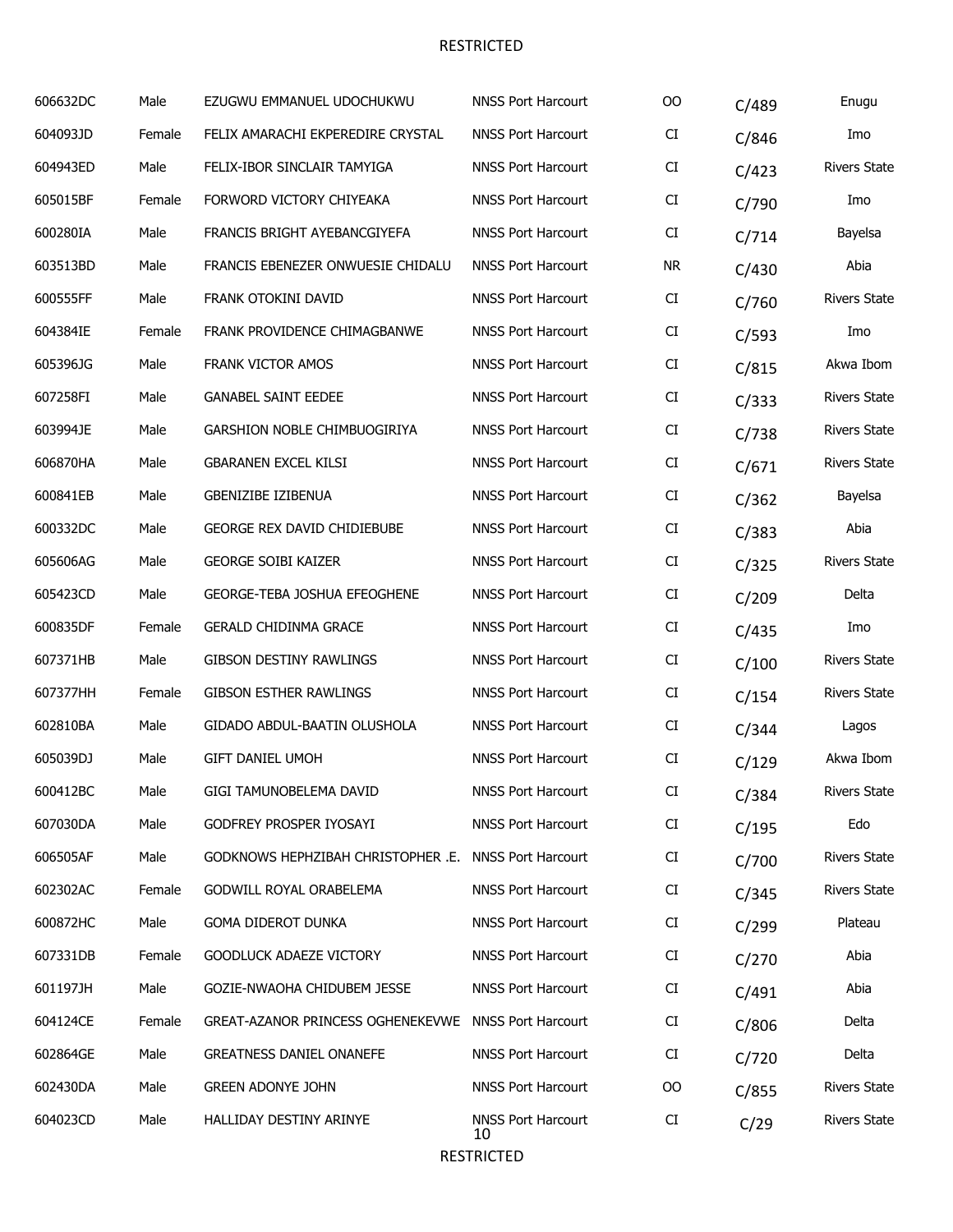| 601028CI | Male   | HALLILEY ALEXANDER BOMA           | <b>NNSS Port Harcourt</b>       | CI        | C/869 | <b>Rivers State</b> |
|----------|--------|-----------------------------------|---------------------------------|-----------|-------|---------------------|
| 602010BA | Male   | HAMILTON EYITUOYO                 | <b>NNSS Port Harcourt</b>       | PO        | C/316 | Delta               |
| 601115BF | Female | HAPPY PRAISEGOD EWOMAOGHENE       | <b>NNSS Port Harcourt</b>       | <b>NR</b> | C/188 | Delta               |
| 602137DH | Male   | <b>HARRISON NOBLE</b>             | <b>NNSS Port Harcourt</b>       | CI        | C/307 | Abia                |
| 606028CI | Male   | HARRISON WISDOM IKETUBOSIN        | <b>NNSS Port Harcourt</b>       | CI        | C/731 | <b>Rivers State</b> |
| 601447EH | Male   | HARRY ORIBIM SAMUEL               | <b>NNSS Port Harcourt</b>       | CI        | C/868 | <b>Rivers State</b> |
| 601570HA | Male   | HARRY TEMPLE OFFONG               | <b>NNSS Port Harcourt</b>       | CI        | C/310 | Akwa Ibom           |
| 601353FD | Male   | <b>IBE TEMPLE UGOCHUKWU</b>       | <b>NNSS Port Harcourt</b>       | CI        | C/173 | Imo                 |
| 606899JJ | Female | <b>IBEKWE EMMANUELLA ADAEZE</b>   | <b>NNSS Port Harcourt</b>       | CI        | C/261 | Imo                 |
| 605000AA | Male   | IBEKWE GOODLUCK CHIKAYIMA         | <b>NNSS Port Harcourt</b>       | CI        | C/586 | <b>Rivers State</b> |
| 600417BH | Male   | IBENEME EMMANUEL CHIBUZOR         | <b>NNSS Port Harcourt</b>       | CI        | C/260 | Abia                |
| 605021CB | Male   | <b>IBEZIM UGOCHUKWU PLEASURE</b>  | <b>NNSS Port Harcourt</b>       | CI        | C/245 | Abia                |
| 603544EE | Female | IBIAGOLIKA ESTHER BELEMA          | <b>NNSS Port Harcourt</b>       | CI        | C/158 | <b>Rivers State</b> |
| 600130DA | Female | <b>IDEHEN MIRABEL</b>             | <b>NNSS Port Harcourt</b>       | 00        | C/502 | Delta               |
| 602003AD | Male   | IDERIMA IGONIKON GODWILL TAMUNO   | <b>NNSS Port Harcourt</b>       | CI        | C/250 | <b>Rivers State</b> |
| 600774HE | Female | IDIKA IJEOMA MICHELLE             | <b>NNSS Port Harcourt</b>       | <b>OR</b> | C/475 | Anambra             |
| 605948EI | Male   | IDIKA KINGDAVID CHUKWUEDESIGO     | <b>NNSS Port Harcourt</b>       | OO        | C/418 | Anambra             |
| 605977HH | Female | IDRIS ADEWUNMI CHIEMELIE          | <b>NNSS Port Harcourt</b>       | CI        | C/861 | Ogun                |
| 602191JB | Male   | <b>IDRIS IBRAHIM</b>              | <b>NNSS Port Harcourt</b>       | CI        | C/178 | Bauchi              |
| 603523CD | Male   | IFEANYI GOODLUCK EBERE            | <b>NNSS Port Harcourt</b>       | CI        | C/420 | Abia                |
| 601704AE | Female | IFEANYI KAMSIYOCHUKWU FAVOUR      | <b>NNSS Port Harcourt</b>       | CI        | C/322 | Anambra             |
| 603487IH | Female | IFEANYI MUNACHISO ARELI           | <b>NNSS Port Harcourt</b>       | CI        | C/532 | Anambra             |
| 601273HD | Female | IFEANYICHUKWU MARVELLOUS CHIMELEM | <b>NNSS Port Harcourt</b>       | CI        | C/428 | Imo                 |
| 602666GG | Female | IFEANYI-ORIKE AUDREY CHUKWUDIOKA  | <b>NNSS Port Harcourt</b>       | CI        | C/271 | <b>Rivers State</b> |
| 600498JI | Male   | IFI-OBIYA MELCHI-JOE OLISAEMEKA   | <b>NNSS Port Harcourt</b>       | CI        | C/48  | Imo                 |
| 602224CE | Male   | <b>IGANTIUS DIVINE</b>            | <b>NNSS Port Harcourt</b>       | <b>OR</b> | C/835 | Imo                 |
| 604114BE | Female | IGBIKIOWUBO DEBORAH IBITEN        | <b>NNSS Port Harcourt</b>       | CI        | C/382 | <b>Rivers State</b> |
| 601616BG | Female | IGBOAMAEZE STEPHANIE CHIZITERE    | <b>NNSS Port Harcourt</b>       | CI        | C/485 | Imo                 |
| 606326CG | Male   | IGBOKWE DIVINE IHECHILURU         | <b>NNSS Port Harcourt</b>       | CI        | C/856 | Abia                |
| 602172HC | Female | IHEANACHO ADANNAYA ANGEL          | <b>NNSS Port Harcourt</b>       | CI        | C/769 | Abia                |
| 606404AE | Male   | IHEANACHO GREAT CHIBUIKEM         | <b>NNSS Port Harcourt</b>       | CI        | C/125 | Delta               |
| 604164GE | Male   | IHEANACHOR HONOUR CHIDIADI        | <b>NNSS Port Harcourt</b><br>11 | CI        | C/124 | <b>Rivers State</b> |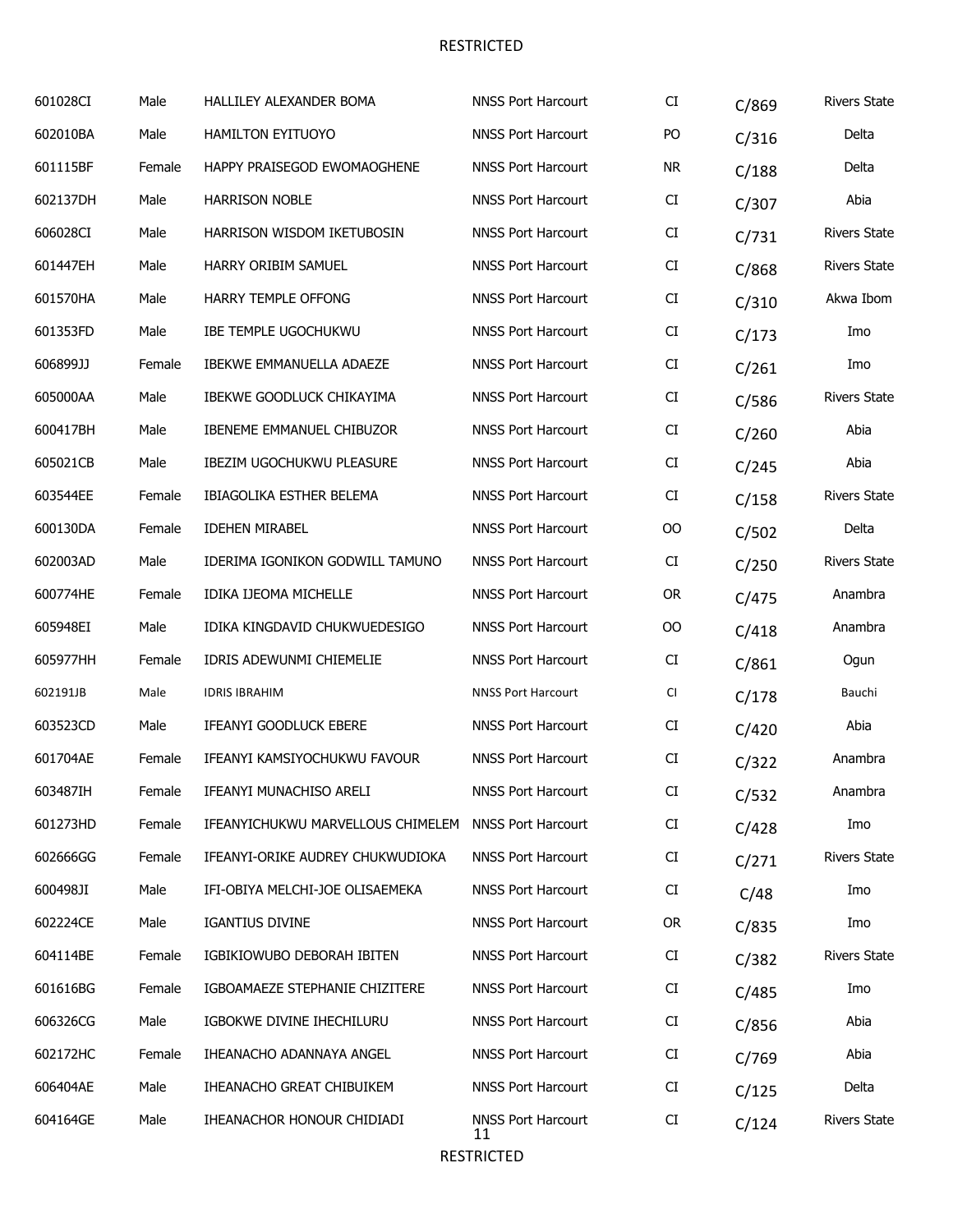| 604215BF | Male   | IHEDORO ALBAN IKENNA                                    | <b>NNSS Port Harcourt</b>       | CI        | C/12  | Imo                 |
|----------|--------|---------------------------------------------------------|---------------------------------|-----------|-------|---------------------|
| 600321CB | Male   | <b>IHEJI MAXWELL NNANNA</b>                             | <b>NNSS Port Harcourt</b>       | <b>NR</b> | C/557 | Ebonyi              |
| 603412BC | Male   | IHEKONA EBUBUCHUKWU SEAN                                | <b>NNSS Port Harcourt</b>       | CI        | C/161 | Imo                 |
| 607083ID | Female | IHEZIE AUGUSTA CHIDIEBUBE ADAUGO                        | <b>NNSS Port Harcourt</b>       | CI        | C/78  | Imo                 |
| 607325CF | Male   | IHEZIE CHUKWUDALU UGOCHUKWU                             | <b>NNSS Port Harcourt</b>       | CI        | C/353 | Imo                 |
| 607213BD | Male   | <b>IJOMA CHINEMEREM DAVID</b>                           | <b>NNSS Port Harcourt</b>       | CI        | C/558 | Abia                |
| 601726CG | Female | IKECHUKWU NMESOMACHI ANOINTING                          | <b>NNSS Port Harcourt</b>       | <b>NO</b> | C/759 | Abia                |
| 602817BH | Male   | IKECHUKWU SOLOMON CHISIMDIRI                            | <b>NNSS Port Harcourt</b>       | CI        | C/160 | Enugu               |
| 603073HD | Male   | IKEH FREDRIC CHINECHEREM                                | <b>NNSS Port Harcourt</b>       | CI        | C/416 | Imo                 |
| 600146EG | Female | IKENNA CHIDERA DANIELLA                                 | <b>NNSS Port Harcourt</b>       | CI        | C/341 | Enugu               |
| 606854FE | Male   | IKENNA-UNOGU DILINNA ERIC                               | <b>NNSS Port Harcourt</b>       | CI        | C/421 | Enugu               |
| 607378HI | Female | IKEOBI ONAEDO IFUNANYA                                  | <b>NNSS Port Harcourt</b>       | CI        | C/144 | Anambra             |
| 602897JH | Male   | IKIBAH RICHMOND WOYENGIKURO                             | <b>NNSS Port Harcourt</b>       | CI        | C/355 | Bayelsa             |
| 606661GB | Male   | IKIRIKO JOSEPH OWANAEMI                                 | <b>NNSS Port Harcourt</b>       | CI        | C/454 | <b>Rivers State</b> |
| 605457FH | Male   | IKOGHODE SULAIMAN SULEIMAN                              | <b>NNSS Port Harcourt</b>       | CI        | C/319 | Edo                 |
| 600966GG | Male   | ILOBA CHUKWUDIEBELE DIVINE                              | <b>NNSS Port Harcourt</b>       | CI        | C/477 | Delta               |
| 603286IG | Male   | ILOEGBUNAM DIVINE IFEANYI                               | <b>NNSS Port Harcourt</b>       | CI        | C/83  | Enugu               |
| 600840EA | Male   | ILOKA DAVID CHUKWUEBUKA                                 | <b>NNSS Port Harcourt</b>       | CI        | C/223 | Anambra             |
| 602001AB | Female | INEBARATON EBIFIEBODOR FEDORA                           | <b>NNSS Port Harcourt</b>       | CI        | C/519 | Bayelsa             |
| 605640EA | Male   | INYANG JUBILEE PROSPER                                  | <b>NNSS Port Harcourt</b>       | CI        | C/385 | Akwa Ibom           |
| 620217BH |        | INYE ESEOGHENE WISDOM                                   | <b>NNSS Port Harcourt</b>       | CI        | C/730 | ??                  |
| 605852FC | Female | IRO-DAVID PRAISE NNENNA                                 | <b>NNSS Port Harcourt</b>       | CI.       | C/602 | Abia                |
| 605960GA | Male   | ISAAC JOSHUA AYIBAKURO                                  | <b>NNSS Port Harcourt</b>       | <b>NR</b> | C/145 | Bayelsa             |
| 606601AB | Male   | ISHOLA OLADIMEJI OGHENERUGBE-OVIE. STNNSS Port Harcourt |                                 | CI        | C/30  | Oyo                 |
| 606519BJ | Female | ISHOLA OLUWABUKOLA OGHENERURO PRIS NNSS Port Harcourt   |                                 | CI        | C/197 | Oyo                 |
| 600315BF | Male   | ISICHEI PRINCE CHIBUZOR                                 | <b>NNSS Port Harcourt</b>       | CI        | C/432 | Delta               |
| 604179HJ | Male   | <b>IWERISO AMSTRONG GUDI</b>                            | <b>NNSS Port Harcourt</b>       | CI        | C/691 | <b>Rivers State</b> |
| 605314BE | Male   | IWHERE ERNEST CHIZIEBUBE                                | <b>NNSS Port Harcourt</b>       | CI        | C/496 | <b>Rivers State</b> |
| 605652FC | Female | IWOWARI REJOICE BENJAMIIN                               | <b>NNSS Port Harcourt</b>       | CI        | C/241 | <b>Rivers State</b> |
| 600095JF | Male   | IYAKNDUE UBOKO LAWRENCE                                 | <b>NNSS Port Harcourt</b>       | CI        | C/33  | Akwa Ibom           |
| 607153FD | Female | IYALLA IBINABO ANASTCIA                                 | <b>NNSS Port Harcourt</b>       | CI        | C/306 | <b>Rivers State</b> |
| 605806AG | Female | IYALLA IBISO INAWODIEA                                  | <b>NNSS Port Harcourt</b><br>12 | CI        | C/104 | <b>Rivers State</b> |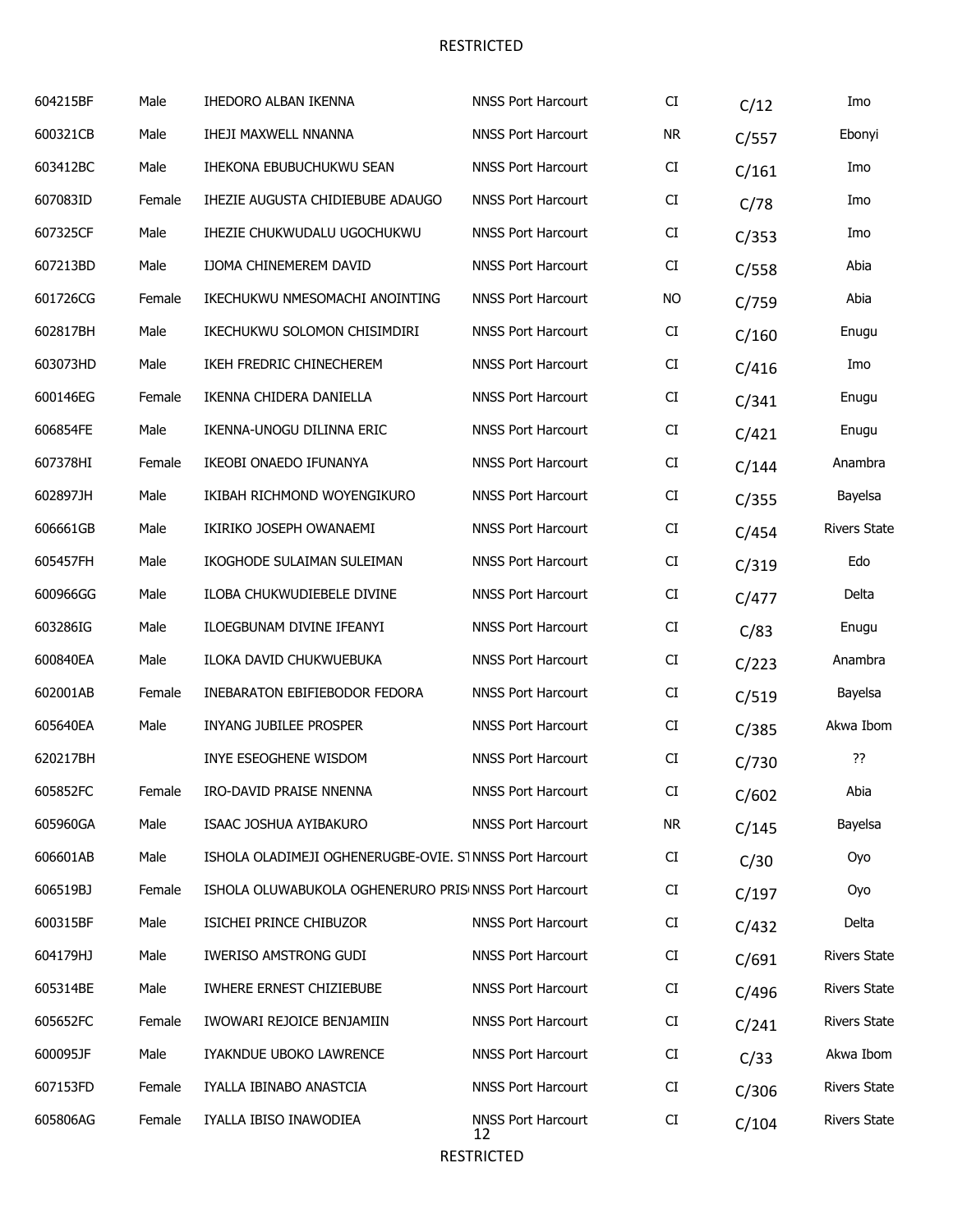| 606687IH | Female | IYEIMO NORA TAMUNOLBELEMAM       | <b>NNSS Port Harcourt</b>       | CI        | C/203 | <b>Rivers State</b> |
|----------|--------|----------------------------------|---------------------------------|-----------|-------|---------------------|
| 604112BC | Female | IZEVBOKUN MERCY OSAHUN           | <b>NNSS Port Harcourt</b>       | CI        | C/504 | Edo                 |
| 607025CF | Male   | IZEZE OGHENERUME EMMANUEL        | <b>NNSS Port Harcourt</b>       | CI        | C/526 | Delta               |
| 603084IE | Male   | IZUORA-CHARLES TREASURE CHIMAOBI | <b>NNSS Port Harcourt</b>       | CI        | C/189 | Anambra             |
| 601382IC | Female | <b>JACK MAGDALENE GEOFFREY</b>   | <b>NNSS Port Harcourt</b>       | CI        | C/748 | <b>Rivers State</b> |
| 607364GE | Male   | JACOB TAMARALEYEFA JIM           | <b>NNSS Port Harcourt</b>       | CI        | C/114 | Delta               |
| 600045EF | Female | JAJA REBECCA ISHMAEL             | <b>NNSS Port Harcourt</b>       | PO        | C/140 | <b>Rivers State</b> |
| 603004AE | Female | JAMES ANGEL KAMSIYOCHUKWU        | <b>NNSS Port Harcourt</b>       | CI        | C/758 | Enugu               |
| 600033DD | Male   | JAMES CHINEDU JOSEPH             | <b>NNSS Port Harcourt</b>       | CI        | C/469 | Imo                 |
| 605426CG | Male   | JAMES CHISOM GODSWILL            | <b>NNSS Port Harcourt</b>       | CI        | C/574 | Ebonyi              |
| 600134DE | Male   | JAMES DAVID PRINCE               | <b>NNSS Port Harcourt</b>       | CI        | C/580 | Benue               |
| 603039DJ | Female | JAMES VICTORIA IDARA             | <b>NNSS Port Harcourt</b>       | CI        | C/414 | Akwa Ibom           |
| 606434DE | Male   | <b>JAMIKE RICHARD ONYEZE</b>     | <b>NNSS Port Harcourt</b>       | CI        | C/621 | Abia                |
| 600430DA | Male   | JIMOH-FAARI QAZEEM OLUWADAMILOLA | <b>NNSS Port Harcourt</b>       | CI        | C/247 | Kwara               |
| 600983ID | Male   | JOE SOTONYE IBIYE                | <b>NNSS Port Harcourt</b>       | CI        | C/358 | <b>Rivers State</b> |
| 604146EG | Male   | JOE-ABIBO WEALTH TAMUNOMIEBI     | <b>NNSS Port Harcourt</b>       | CI        | C/510 | <b>Rivers State</b> |
| 601007AH | Male   | JOE-CHUKWU DAVID CHUKWU DUMEBI   | <b>NNSS Port Harcourt</b>       | CI        | C/108 | Delta               |
| 605502AC | Male   | JOHN ABASIANAM INIOBONG          | <b>NNSS Port Harcourt</b>       | CI        | C/386 | Akwa Ibom           |
| 606811BB | Male   | JOSEPH GOD'STIME CHIMSOM         | <b>NNSS Port Harcourt</b>       | <b>NO</b> | C/468 | Imo                 |
| 604250FA | Female | JOSEPH UDO INEMESIT ESTHER       | <b>NNSS Port Harcourt</b>       | CI        | C/844 | Akwa Ibom           |
| 602235DF | Male   | JOSHUA EROMOSELE JEPHTHAH        | <b>NNSS Port Harcourt</b>       | CI        | C/425 | Edo                 |
| 602334DE | Female | JOSHUA GOODNESS CHIMEREMYA       | <b>NNSS Port Harcourt</b>       | CI.       | C/706 | Abia                |
| 603055FF | Female | JOSHUA MICHELLE PECULIAR         | <b>NNSS Port Harcourt</b>       | CI        | C/544 | <b>Rivers State</b> |
| 602345EF | Male   | KABIRU ABDULSAMAD ADYIZA         | <b>NNSS Port Harcourt</b>       | CI        | C/576 | Kogi                |
| 605831DB | Male   | KALIO IBIMIEBO DAOPUYE JOSIAH    | <b>NNSS Port Harcourt</b>       | CI        | C/763 | <b>Rivers State</b> |
| 604640EA | Male   | KALU GODSWILL CHIMBUCHI          | <b>NNSS Port Harcourt</b>       | CI        | C/31  | Abia                |
| 601101AB | Female | KARIBO MIRABEL MEREMASI          | <b>NNSS Port Harcourt</b>       | CI        | C/309 | Bayelsa             |
| 604766GG | Female | KASHEEM PEACE CHIDERA            | <b>NNSS Port Harcourt</b>       | CI        | C/37  | Kogi                |
| 600458FI | Male   | KEHINDE AYOMIDE MICHEAL          | <b>NNSS Port Harcourt</b>       | CI        | C/637 | Kogi                |
| 602807AH | Female | KELVIN SHARON CHIDINMA           | <b>NNSS Port Harcourt</b>       | CI        | C/834 | Imo                 |
| 606333DD | Male   | KHALIL JACOB JAKABE              | <b>NNSS Port Harcourt</b>       | NO.       | C/812 | Adamawa             |
| 604604AE | Female | <b>KIAP REIGNETH</b>             | <b>NNSS Port Harcourt</b><br>13 | CI        | C/366 | Delta               |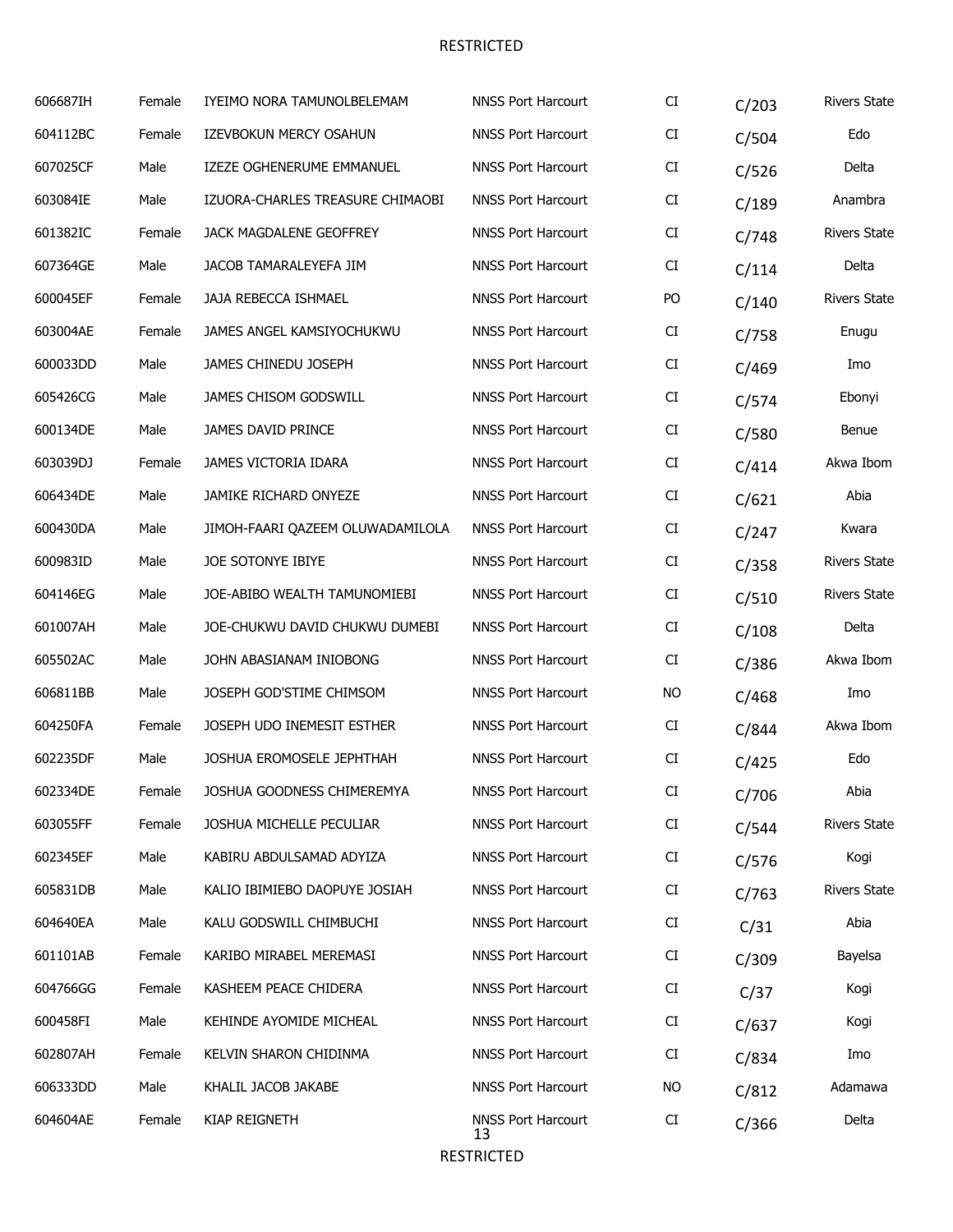| 603225CF | Female | KINGSLEY IHUOMA CONVENANT P.     | <b>NNSS Port Harcourt</b>       | CI         | C/807 | Abia                |
|----------|--------|----------------------------------|---------------------------------|------------|-------|---------------------|
| 604629CJ | Female | KINGSLEY IHUOMA OMASIRICHI       | <b>NNSS Port Harcourt</b>       | CI         | C/292 | <b>Rivers State</b> |
| 601214BE | Female | KIO SOKEIPIRIM GOLD              | <b>NNSS Port Harcourt</b>       | CI         | C/622 | <b>Rivers State</b> |
| 605689IJ | Male   | KOMBO DAVID DANEKITE             | <b>NNSS Port Harcourt</b>       | <b>NO</b>  | C/328 | Bayelsa             |
| 601283ID | Male   | KPAI-VINCENT MICHAEL ANEMKA      | <b>NNSS Port Harcourt</b>       | CI         | C/398 | <b>Rivers State</b> |
| 600808AI | Male   | KUROMA FRANK SOTONYE             | <b>NNSS Port Harcourt</b>       | ${\rm CI}$ | C/713 | <b>Rivers State</b> |
| 603053FD | Male   | LAWRENCE MAJESTY CHIJINDU        | <b>NNSS Port Harcourt</b>       | CI         | C/59  | Imo                 |
| 600400AA | Male   | LAWSON DAVID KENNETH             | <b>NNSS Port Harcourt</b>       | CI         | C/361 | <b>Rivers State</b> |
| 601469GJ | Male   | LEBARI WEST WURANAWAE            | <b>NNSS Port Harcourt</b>       | <b>NR</b>  | C/756 | <b>Rivers State</b> |
| 601179HJ | Female | LEBURA FORTUNE                   | <b>NNSS Port Harcourt</b>       | CI         | C/661 | <b>Rivers State</b> |
| 603778HI | Female | LENNOX LOLIA IBIMINA             | <b>NNSS Port Harcourt</b>       | CI         | C/403 | <b>Rivers State</b> |
| 602721CB | Female | LINUS PRECIOUS IFIOK             | <b>NNSS Port Harcourt</b>       | CI         | C/639 | Akwa Ibom           |
| 604950FA | Male   | LONGJOHN FREDERICK PRINCE        | <b>NNSS Port Harcourt</b>       | CI         | C/493 | <b>Rivers State</b> |
| 604024CE | Male   | LONGJOHN ONENGIYE DANIEL         | <b>NNSS Port Harcourt</b>       | CI         | C/256 | <b>Rivers State</b> |
| 601146EG | Male   | LOVEDAY OBARI JOSEPH             | <b>NNSS Port Harcourt</b>       | CI         | C/56  | <b>Rivers State</b> |
| 600281IB | Male   | LOVE-TAMUNO JOSHUA KALADA        | <b>NNSS Port Harcourt</b>       | CI         | C/800 | <b>Rivers State</b> |
| 606185IF | Male   | LUCKY LEMUEL CHIJINDU            | <b>NNSS Port Harcourt</b>       | ${\rm CI}$ | C/478 | Kogi                |
| 604474HE | Male   | MACLEANS ONYEDIKACHI DIVINE      | <b>NNSS Port Harcourt</b>       | CI         | C/314 | Abia                |
| 601292JC | Female | MACPEPPLE SAMUELLA TAMUNOIBELEMA | <b>NNSS Port Harcourt</b>       | CI         | C/96  | <b>Rivers State</b> |
| 600490JA | Male   | MADUADUGWO CHIENYEM              | <b>NNSS Port Harcourt</b>       | <b>NR</b>  | C/206 | Abia                |
| 601420CA | Male   | MADUBUEZE GIBSON CHINANUEKPERE   | <b>NNSS Port Harcourt</b>       | CI         | C/456 | Imo                 |
| 604843ED | Female | MADUME ANNABEL HOMACHI           | <b>NNSS Port Harcourt</b>       | CI         | C/28  | <b>Rivers State</b> |
| 604762GC | Female | MAGNUS NMESOMA INNOCENT          | <b>NNSS Port Harcourt</b>       | CI         | C/681 | Imo                 |
| 601237DH | Male   | MAMAH MATTHEW LEKIA              | <b>NNSS Port Harcourt</b>       | CI         | C/438 | <b>Rivers State</b> |
| 604379HJ | Female | MARTIN HOMA JIL                  | <b>NNSS Port Harcourt</b>       | CI         | C/51  | <b>Rivers State</b> |
| 602593JD | Male   | MARTINS CHIDUBEM FELIX           | <b>NNSS Port Harcourt</b>       | CI         | C/634 | Ebonyi              |
| 602501AB | Male   | MARTINS OSCAR CHIDERA            | <b>NNSS Port Harcourt</b>       | CI         | C/274 | Abia                |
| 600195JF | Female | MARTINS TAMUNOBELEMA VALENTINA   | <b>NNSS Port Harcourt</b>       | <b>OR</b>  | C/746 | <b>Rivers State</b> |
| 605773HD | Male   | MARVELOUS OKIRORO OGHENEWOKE     | <b>NNSS Port Harcourt</b>       | NO         | C/833 | Delta               |
| 604628CI | Female | MAURICE EVELYN EDMOND            | <b>NNSS Port Harcourt</b>       | CI         | C/349 | Akwa Ibom           |
| 601477HH | Male   | MBA CHUKWUEBUKA SMART            | <b>NNSS Port Harcourt</b>       | CI         | C/373 | Imo                 |
| 603962GC | Male   | MBAGWU SOLOMON OBIUKWU           | <b>NNSS Port Harcourt</b><br>14 | CI         | C/506 | Imo                 |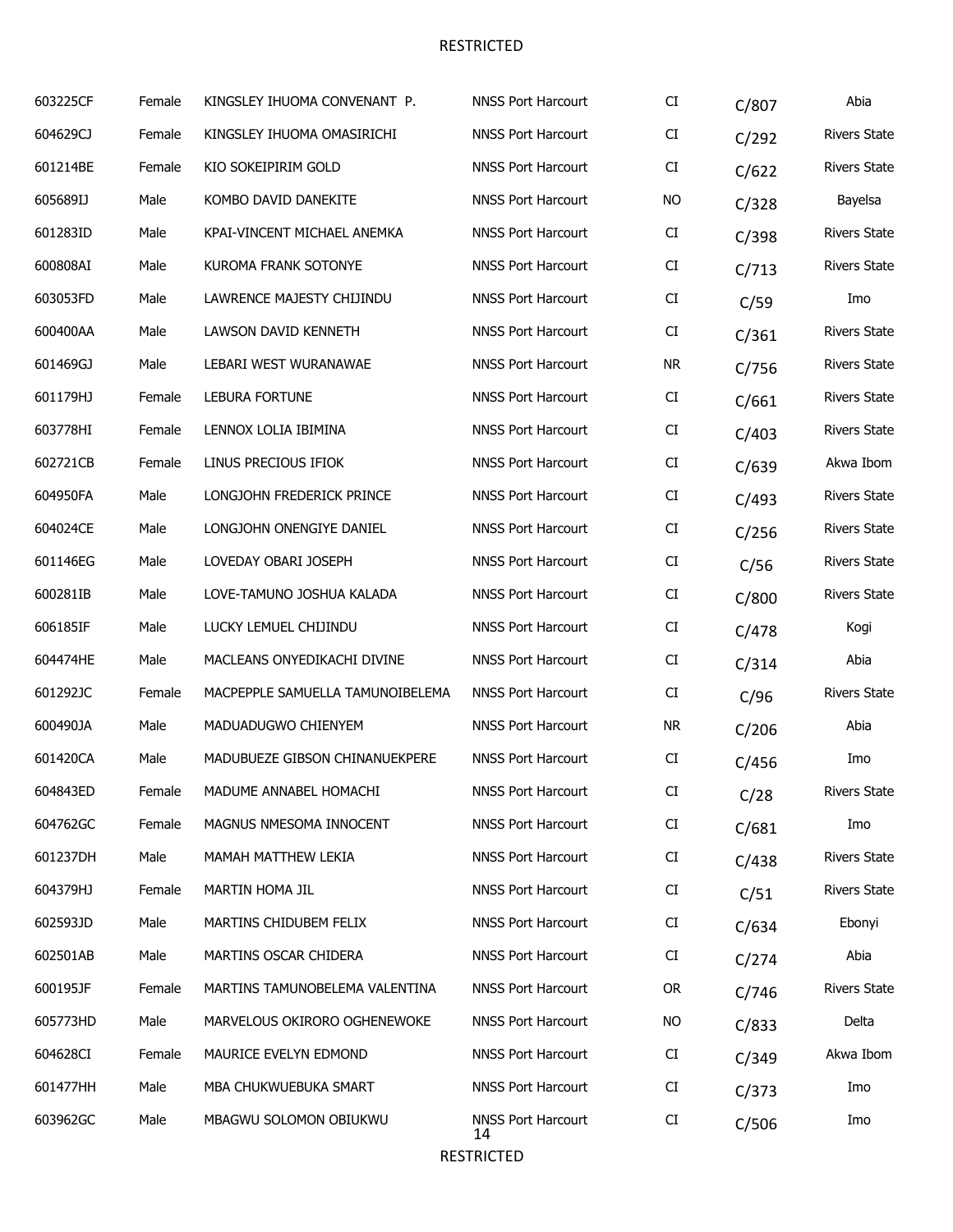| 600123CD | Male   | MBAH GOD'SAUTHORITY CHUKWUNEMEZE  | <b>NNSS Port Harcourt</b>       | CI        | C/268 | Enugu               |
|----------|--------|-----------------------------------|---------------------------------|-----------|-------|---------------------|
| 605496JG | Male   | MBANUGO CHINEMEREM AUGUSTINE      | <b>NNSS Port Harcourt</b>       | $00\,$    | C/340 | Imo                 |
| 602197JH | Female | <b>MBIKAN IWON MOWON</b>          | <b>NNSS Port Harcourt</b>       | CI        | C/824 | Akwa Ibom           |
| 605078HI | Male   | MEJUBE BESTKING ONISOKUMEN        | <b>NNSS Port Harcourt</b>       | OO        | C/716 | <b>Rivers State</b> |
| 603899JJ | Male   | MELMA MELVIN ABARE                | <b>NNSS Port Harcourt</b>       | CI        | C/631 | Gombe               |
| 603661GB | Female | MENE ONESIROSAN MITCHELLE         | <b>NNSS Port Harcourt</b>       | CI        | C/257 | Delta               |
| 602822CC | Male   | MGBODILE ALEXIS CHIMEREMEZE       | <b>NNSS Port Harcourt</b>       | CI        | C/179 | Enugu               |
| 603415BF | Male   | MGBOH CHIBUIKEM MARVIS            | <b>NNSS Port Harcourt</b>       | CI        | C/360 | Imo                 |
| 600401AB | Female | MICAH KAILA TUBOTAMUNO            | <b>NNSS Port Harcourt</b>       | CI        | C/304 | <b>Rivers State</b> |
| 606344EE | Male   | MICHAEL DESMOND CHUKWUEBUKA       | <b>NNSS Port Harcourt</b>       | CI        | C/187 | Ebonyi              |
| 604993JD | Male   | MICHAEL RAYNALDS KAMSO            | <b>NNSS Port Harcourt</b>       | CI        | C/82  | Abia                |
| 604992JC | Male   | MICHAEL RAYNOLDS KAMTO            | <b>NNSS Port Harcourt</b>       | CI        | C/352 | Abia                |
| 600348EI | Male   | MICHEL FRANK CHIKADIBIA           | <b>NNSS Port Harcourt</b>       | CI        | C/50  | <b>Rivers State</b> |
| 600206AG | Male   | MIEBAKA TAMUNO CORLINEUS          | <b>NNSS Port Harcourt</b>       | CI        | C/449 | <b>Rivers State</b> |
| 606844EE | Male   | MINIMAH EMMANUEL SOTONYE          | <b>NNSS Port Harcourt</b>       | CI        | C/554 | <b>Rivers State</b> |
| 605730DA | Female | MOHAMMED HALIMATA SADIYA          | <b>NNSS Port Harcourt</b>       | <b>NR</b> | C/142 | Kaduna              |
| 601137DH | Male   | MOHAMMED ISAH                     | <b>NNSS Port Harcourt</b>       | NO        | C/411 | Niger               |
| 602606AG | Female | MOSES AYEBAMIETE CUTE             | <b>NNSS Port Harcourt</b>       | CI        | C/783 | Bayelsa             |
| 601280IA | Male   | MOSES PROSPER IHEANYICHUKWU       | <b>NNSS Port Harcourt</b>       | CI        | C/619 | Imo                 |
| 606825CF | Male   | MUHAMMED DIVINE UCHE              | <b>NNSS Port Harcourt</b>       | CI        | C/338 | Delta               |
| 601513BD | Male   | MUHAMMED UMAR FARUK               | <b>NNSS Port Harcourt</b>       | <b>PR</b> | C/801 | Kogi                |
| 607368GI | Male   | NBETE BETEH JED                   | <b>NNSS Port Harcourt</b>       | CI        | C/374 | <b>Rivers State</b> |
| 601657FH | Female | NDAMIOKU JOANNA TAMUNODIEPIRIYE   | <b>NNSS Port Harcourt</b>       | CI        | C/165 | <b>Rivers State</b> |
| 601702AC | Male   | NDEFO JASON CHUKWUEBUKA           | <b>NNSS Port Harcourt</b>       | CI        | C/696 | Anambra             |
| 601594JE | Female | NDUBA IFEOMA CECILIA              | <b>NNSS Port Harcourt</b>       | CI        | C/865 | Imo                 |
| 606536DG | Female | NDUBUISI AMARACHI VALERIE         | <b>NNSS Port Harcourt</b>       | CI        | C/164 | Abia                |
| 606949EJ | Male   | NDUBUISI GODSTIME SAMUEL          | <b>NNSS Port Harcourt</b>       | CI        | C/704 | Imo                 |
| 600580IA | Male   | NDU-IGBERE CHIMZI DANIELS         | <b>NNSS Port Harcourt</b>       | CI        | C/588 | <b>Rivers State</b> |
| 605492JC | Female | NDUKA CHIZITARAM BLESSING         | <b>NNSS Port Harcourt</b>       | CI        | C/563 | Abia                |
| 605232DC | Male   | NDUKWE DAVID GEORGE               | <b>NNSS Port Harcourt</b>       | CI        | C/79  | Abia                |
| 600669GJ | Female | NELSON HARMONY CHIMCHEGANUM       | <b>NNSS Port Harcourt</b>       | CI        | C/431 | <b>Rivers State</b> |
| 601018BI | Male   | NELSON-OBILOR WEALTHBRYAN CHIMEKA | <b>NNSS Port Harcourt</b><br>15 | CI        | C/5   | <b>Rivers State</b> |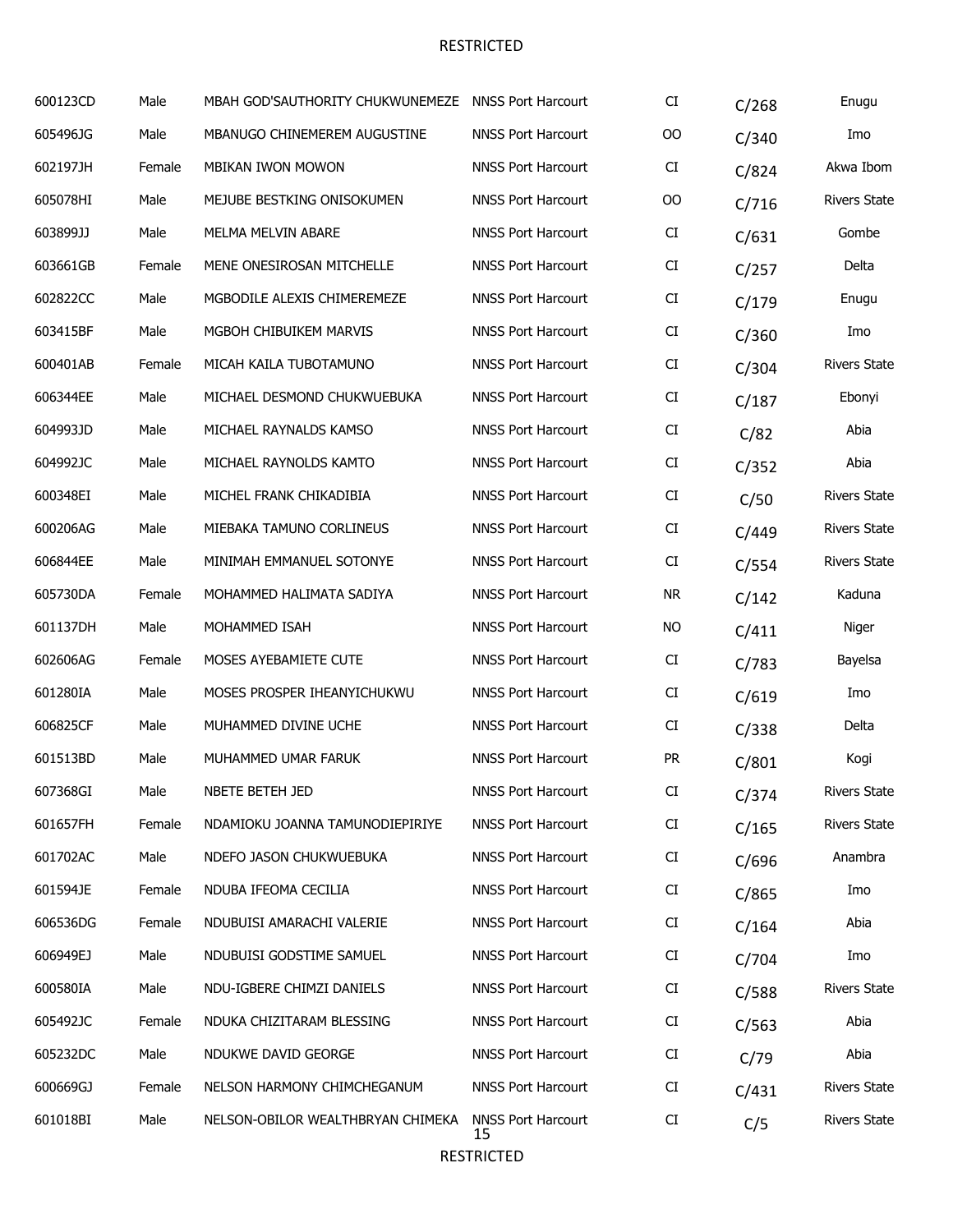| 602843ED | Male   | NIFEIPIRI EMMANUEL DIEPIRIYE                          | <b>NNSS Port Harcourt</b>       | CI        | C/518 | <b>Rivers State</b> |
|----------|--------|-------------------------------------------------------|---------------------------------|-----------|-------|---------------------|
| 604467GH | Male   | NJOKU CHIDI UKOHA                                     | <b>NNSS Port Harcourt</b>       | CI        | C/85  | Abia                |
| 603168GI | Male   | NJOKU MARK ANTHONY CHIJINDU                           | <b>NNSS Port Harcourt</b>       | CI        | C/744 | <b>Rivers State</b> |
| 601910BA | Male   | NKANNEBE CHIMA PETER                                  | <b>NNSS Port Harcourt</b>       | CI        | C/617 | Anambra             |
| 602481IB | Female | NKEMJIKA TREASURE                                     | <b>NNSS Port Harcourt</b>       | <b>NO</b> | C/705 | Ebonyi              |
| 606055FF | Male   | NLEMADIM CALEB CHUKWUMA                               | <b>NNSS Port Harcourt</b>       | <b>NO</b> | C/607 | Imo                 |
| 607155FF | Male   | NNABUGO CHIDERA                                       | <b>NNSS Port Harcourt</b>       | <b>NR</b> | C/799 | Imo                 |
| 603056FG | Male   | NNABUGWU WINNING-WISDOM OLUEBUBEC NNSS Port Harcourt  |                                 | CI        | C/279 | Abia                |
| 603922CC | Male   | NNACHETAM JOSEPH CHIMDINDU                            | <b>NNSS Port Harcourt</b>       | CI        | C/668 | Enugu               |
| 605299JJ | Male   | NNADOZIE EXCEL CHIBUIKEM                              | <b>NNSS Port Harcourt</b>       | CI        | C/840 | Imo                 |
| 600654FE | Female | NNAJI AMAOGE ABIGAEL                                  | <b>NNSS Port Harcourt</b>       | CI        | C/8   | Imo                 |
| 600646EG | Male   | NNAJI CHIEKEZI MICHAEL                                | <b>NNSS Port Harcourt</b>       | CI        | C/123 | Imo                 |
| 600255FF | Female | NNAJI OSINACHI KAYLA                                  | <b>NNSS Port Harcourt</b>       | CI        | C/749 | Enugu               |
| 602482IC | Male   | NNAMDI FRANCIS UZOMA                                  | <b>NNSS Port Harcourt</b>       | CI        | C/573 | Imo                 |
| 604476HG | Male   | NNEJI ONYEDIKACHI DAVID                               | <b>NNSS Port Harcourt</b>       | CI        | C/213 | Enugu               |
| 600824CE | Male   | NNONYELUM CHUKWUDUMEBI DAVID                          | <b>NNSS Port Harcourt</b>       | CI        | C/837 | Imo                 |
| 602541EB | Female | NRIA-DAPPA ORABELEMA THEOPHILA                        | <b>NNSS Port Harcourt</b>       | CI        | C/497 | <b>Rivers State</b> |
| 605018BI | Male   | NSIEGBUNAM ZIKORAKAOLUCHUKWU BENJA NNSS Port Harcourt |                                 | CI        | C/870 | Enugu               |
| 602858FI | Male   | NSUMEI JOSHUA OGHENEMARO                              | <b>NNSS Port Harcourt</b>       | CI        | C/445 | Delta               |
| 601736DG | Female | NTINUGWA AMARACHI AMANDA                              | <b>NNSS Port Harcourt</b>       | <b>NO</b> | C/498 | Imo                 |
| 602554FE | Female | NULE GOLD BARILEE                                     | <b>NNSS Port Harcourt</b>       | OO        | C/267 | <b>Rivers State</b> |
| 605479HJ | Female | NWABICHIE QUEENSLEY OGOCHUKWU                         | <b>NNSS Port Harcourt</b>       | CI        | C/656 | Imo                 |
| 600140EA | Female | NWABINWE SHALOM CHINONSO                              | <b>NNSS Port Harcourt</b>       | <b>NO</b> | C/672 | Imo                 |
| 601772HC | Female | NWABUEZE ONYINYECHI CHRISTABEL                        | <b>NNSS Port Harcourt</b>       | CI        | C/152 | Abia                |
| 601532DC | Female | NWABUIKWU PRECIOUS IHUOMA                             | <b>NNSS Port Harcourt</b>       | CI        | C/715 | Abia                |
| 603824CE | Female | NWACHUKWU CHIAMAKA DIVINE                             | <b>NNSS Port Harcourt</b>       | CI        | C/542 | Abia                |
| 601255FF | Male   | NWACHUKWU FRANKLIN UDOCHUKWU                          | <b>NNSS Port Harcourt</b>       | CI        | C/191 | Imo                 |
| 606264GE | Female | NWACHUKWU HEPHZIBAH NGOZI -AMARA                      | <b>NNSS Port Harcourt</b>       | CI        | C/102 | Abia                |
| 601386IG | Female | NWADIKE CHIMGOZIRIM PASCHALINE                        | <b>NNSS Port Harcourt</b>       | CI        | C/19  | Anambra             |
| 600756FG | Female | NWAFOR WINSOME ADAEZE                                 | <b>NNSS Port Harcourt</b>       | CI        | C/330 | Imo                 |
| 605747EH | Male   | NWAKANMA DANIEL EJIAMATU                              | <b>NNSS Port Harcourt</b>       | CI        | C/32  | Imo                 |
| 600086IG | Male   | NWAKILE ANTONIO IKECHUKWU                             | <b>NNSS Port Harcourt</b><br>16 | CI        | C/710 | Anambra             |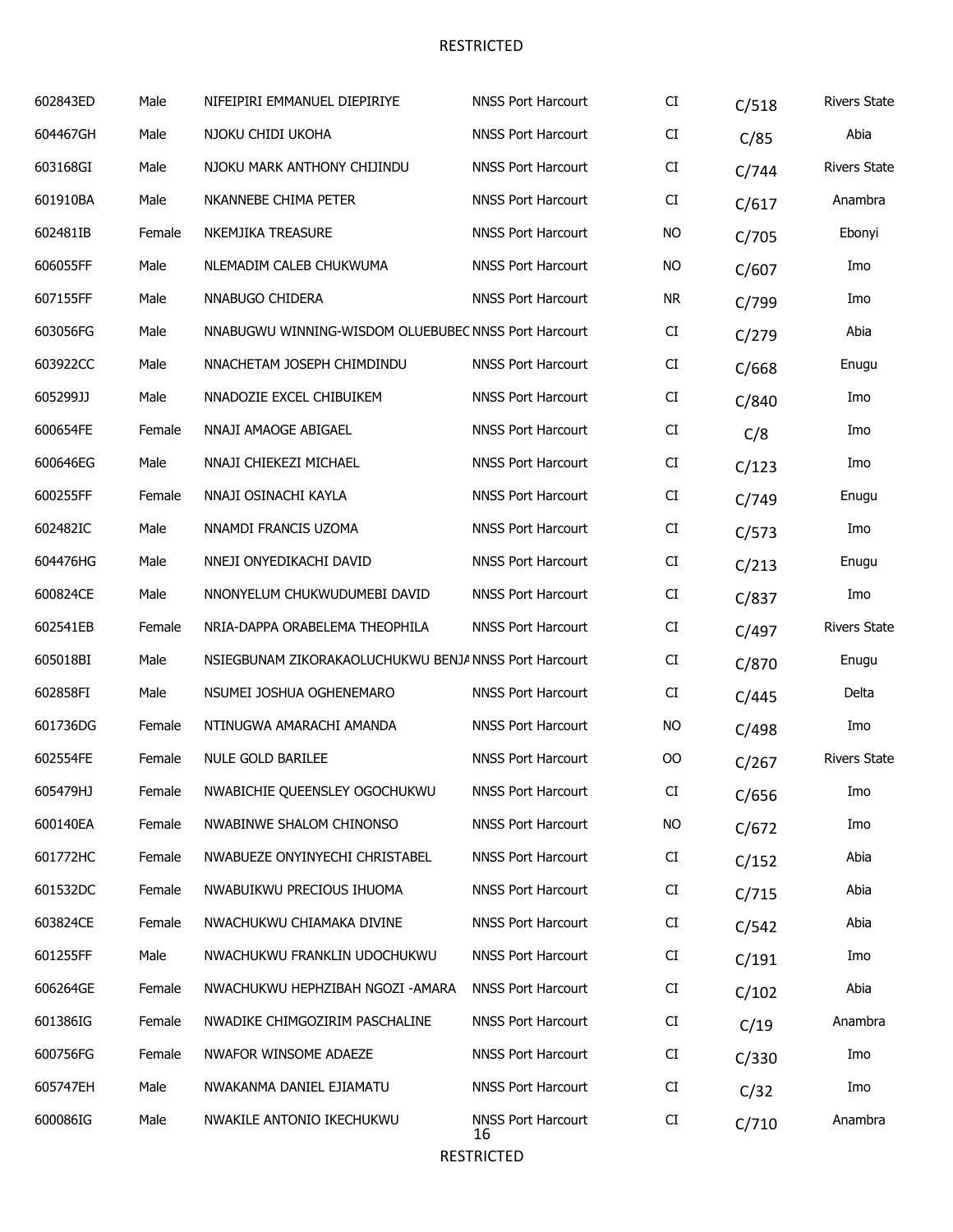| 600409AJ | Female | NWAKPA CHIZARAM MATILDA          | <b>NNSS Port Harcourt</b>       | CI     | C/462 | Ebonyi              |
|----------|--------|----------------------------------|---------------------------------|--------|-------|---------------------|
| 603466GG | Female | NWALELE RHODA OZIHENKACHI        | <b>NNSS Port Harcourt</b>       | CI     | C/587 | <b>Rivers State</b> |
| 603834DE | Female | NWANEDO CHIMANDA JANEFRANCES     | <b>NNSS Port Harcourt</b>       | CI     | C/708 | Imo                 |
| 603355FF | Male   | NWANGELE JEFF CHIGOZIE           | <b>NNSS Port Harcourt</b>       | CI     | C/275 | Ebonyi              |
| 603367GH | Female | NWANGWU KOSISOCHUKWU PRECIOUS    | <b>NNSS Port Harcourt</b>       | $00\,$ | C/15  | Enugu               |
| 601070HA | Male   | NWANKPA CHIDIEBERE GODFREY       | <b>NNSS Port Harcourt</b>       | CI     | C/500 | Abia                |
| 601072HC | Female | NWANKPA EMMANUELLA IHUOMA        | <b>NNSS Port Harcourt</b>       | CI     | C/230 | Abia                |
| 604132DC | Male   | NWANKWO CHIAGOZIEM PASCAL        | <b>NNSS Port Harcourt</b>       | CI     | C/495 | Abia                |
| 604427CH | Female | NWANKWO CHIAMAKA JESSICA         | <b>NNSS Port Harcourt</b>       | CI     | C/347 | Enugu               |
| 604044EE | Female | NWANORIM UNIQUE ULOMA            | <b>NNSS Port Harcourt</b>       | CI     | C/613 | Imo                 |
| 600930DA | Male   | NWAONUMAH UDOBUEZE NOAH          | <b>NNSS Port Harcourt</b>       | CI     | C/674 | <b>Rivers State</b> |
| 603104AE | Female | NWEKE CHISIMDI DIVINE            | <b>NNSS Port Harcourt</b>       | CI     | C/236 | Anambra             |
| 606719BJ | Female | NWEZE KAMSIYOCHUKWU RACHEAL      | <b>NNSS Port Harcourt</b>       | CI     | C/726 | Enugu               |
| 603907AH | Male   | NWINEEWII NIABARI JACK           | <b>NNSS Port Harcourt</b>       | CI     | C/246 | <b>Rivers State</b> |
| 604894JE | Male   | NWOKE GREAT-DESTINY SOROTOCHUKWU | <b>NNSS Port Harcourt</b>       | CI     | C/820 | Imo                 |
| 601801AB | Male   | NWOKEDI COHEN CHILEDUM           | <b>NNSS Port Harcourt</b>       | CI     | C/327 | Abia                |
| 602640EA | Female | NWOSU CHINAZA PRECIOUS           | <b>NNSS Port Harcourt</b>       | CI     | C/606 | Enugu               |
| 601359FJ | Male   | NWOSU CHIZARAM JOEL              | <b>NNSS Port Harcourt</b>       | CI     | C/651 | Imo                 |
| 605613BD | Male   | NWOSU GOLDEN CHIMEREZE           | <b>NNSS Port Harcourt</b>       | CI     | C/796 | Imo                 |
| 603341EB | Male   | NZE MODESTUS KAMSIYOCHUKWU       | <b>NNSS Port Harcourt</b>       | CI     | C/69  | Imo                 |
| 601607AH | Female | NZE-AMAECHI JESSICA IHECHI       | <b>NNSS Port Harcourt</b>       | CI     | C/395 | Imo                 |
| 601541EB | Male   | NZEH MARVELOUS CHIBUZOR          | <b>NNSS Port Harcourt</b>       | CI.    | C/184 | Imo                 |
| 603527CH | Male   | NZIDEE EMMANUEL NENEBARI         | <b>NNSS Port Harcourt</b>       | CI     | C/205 | <b>Rivers State</b> |
| 607232DC | Female | OBASI SUCCESS IHECHUKWU          | <b>NNSS Port Harcourt</b>       | CI     | C/49  | Imo                 |
| 603438DI | Female | OBI - OPUTA ADAUGO ZIZA          | <b>NNSS Port Harcourt</b>       | CI     | C/750 | <b>Rivers State</b> |
| 600132DC | Male   | OBI CHUKWUDI SAMUEL              | <b>NNSS Port Harcourt</b>       | CI     | C/55  | Imo                 |
| 602015BF | Male   | OBI EXCEL CHIBUDOM               | <b>NNSS Port Harcourt</b>       | CI     | C/535 | Anambra             |
| 605535DF | Female | OBIAKOR ONYINYE OLIVE            | <b>NNSS Port Harcourt</b>       | NO.    | C/226 | Anambra             |
| 606629CJ | Female | OBIDIKE CHIZARAM CHISIMDI        | <b>NNSS Port Harcourt</b>       | CI     | C/608 | Anambra             |
| 600569GJ | Male   | OBIJIAKU FREDRICK CHUKWUDUMEBI   | <b>NNSS Port Harcourt</b>       | CI     | C/685 | Imo                 |
| 604036DG | Female | OBI-NJOKU RUTH ONYINYECHI        | <b>NNSS Port Harcourt</b>       | CI     | C/442 | Imo                 |
| 600356FG | Female | OBINNA FAITH CHIOMA              | <b>NNSS Port Harcourt</b><br>17 | CI     | C/201 | Abia                |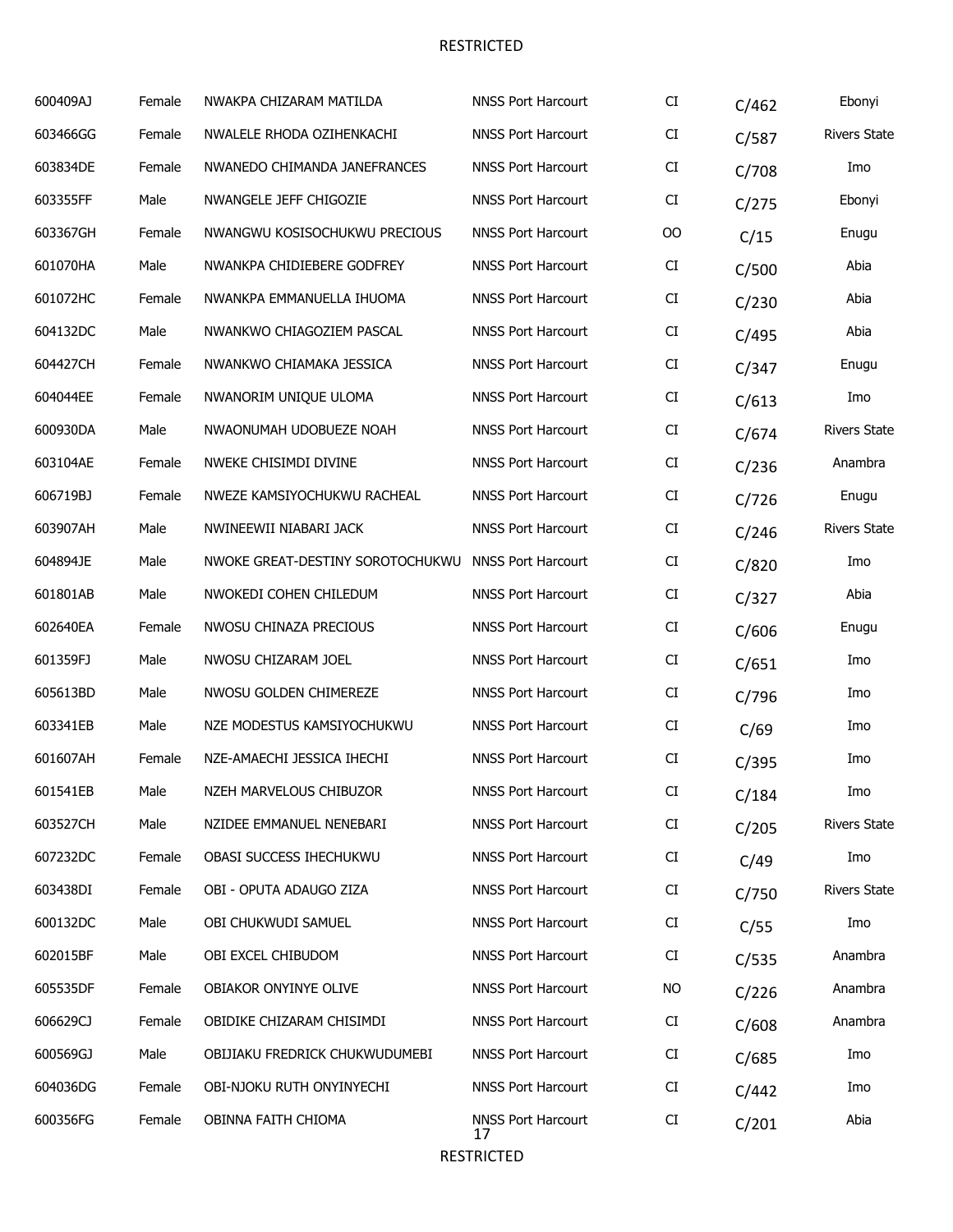| 601011BB | Male   | OBIOCHA PROSPER DABERECHI      | <b>NNSS Port Harcourt</b>       | CI         | C/692 | Abia                |
|----------|--------|--------------------------------|---------------------------------|------------|-------|---------------------|
| 604698JI | Male   | OBIOHA NZUBECHUKWU CHRIS       | <b>NNSS Port Harcourt</b>       | CI         | C/633 | Imo                 |
| 600979HJ | Male   | OBIORA CHIGOZIE EMMANUEL       | <b>NNSS Port Harcourt</b>       | CI         | C/481 | Anambra             |
| 603499JJ | Female | OBIRIKWU EMMANUELLA NONE       | <b>NNSS Port Harcourt</b>       | CI         | C/792 | Benue               |
| 601649EJ | Male   | OBODOZIE RICHMOND TOCHUKWU     | <b>NNSS Port Harcourt</b>       | CI         | C/66  | Imo                 |
| 605003AD | Male   | OCHOMA BRENDON CHITUGA         | <b>NNSS Port Harcourt</b>       | CI         | C/528 | <b>Rivers State</b> |
| 620221CB |        | ODAGHORIE PRINCEWILL           | <b>NNSS Port Harcourt</b>       | CI         | C/789 | ??                  |
| 600685IF | Male   | ODEDE DANIEL OGHENECARO        | <b>NNSS Port Harcourt</b>       | CI         | C/42  | Delta               |
| 600990JA | Female | ODEY DIVINE REJOICE            | <b>NNSS Port Harcourt</b>       | CI         | C/135 | Cross River         |
| 600052FC | Male   | ODI GOODNEWS BELEMA            | <b>NNSS Port Harcourt</b>       | CI         | C/339 | <b>Rivers State</b> |
| 602071HB | Male   | ODIETE OGHENETEGA HEZEKIAH     | <b>NNSS Port Harcourt</b>       | CI         | C/289 | Delta               |
| 601942EC | Male   | ODILI BRYAN CHUKWUEZUWORUN     | <b>NNSS Port Harcourt</b>       | <b>NR</b>  | C/227 | <b>Rivers State</b> |
| 602628CI | Female | ODOEMELAM ANGEL CHIOMA         | <b>NNSS Port Harcourt</b>       | CI         | C/365 | Abia                |
| 601097JH | Male   | ODOH CHIBUIKE INNOCELT         | <b>NNSS Port Harcourt</b>       | CI         | C/505 | Enugu               |
| 603271HB | Male   | ODOKARA DIVINE CHIEMELA        | <b>NNSS Port Harcourt</b>       | ${\rm CI}$ | C/649 | Abia                |
| 607268GI | Male   | ODOKO CALEB EBIMOBOWEI         | <b>NNSS Port Harcourt</b>       | CI         | C/443 | Delta               |
| 605786IG | Male   | ODUM FELIX-DAVID KOSISOOLISE   | <b>NNSS Port Harcourt</b>       | CI         | C/802 | Delta               |
| 607272HC | Female | OFFORBUIKE EZINNE NICOLE       | <b>NNSS Port Harcourt</b>       | CI         | C/98  | Enugu               |
| 600025CF | Male   | OFOJINDU CHINEMEREM STANLEY    | <b>NNSS Port Harcourt</b>       | ${\rm CI}$ | C/212 | Imo                 |
| 603760GA | Female | <b>OGAH DORATHY</b>            | <b>NNSS Port Harcourt</b>       | <b>OR</b>  | C/551 | Niger               |
| 605151FB | Female | OGBAJI EMMANUELLA ESHIBAM      | <b>NNSS Port Harcourt</b>       | CI         | C/561 | Cross River         |
| 600989IJ | Male   | OGBEDI BENJAMIN CHIEMELA       | <b>NNSS Port Harcourt</b>       | CI         | C/262 | Imo                 |
| 604746EG | Male   | OGBODOANI DIVINE SOCHIMA       | <b>NNSS Port Harcourt</b>       | CI         | C/635 | Enugu               |
| 600136DG | Male   | OGBONDA MICHEAL BON            | <b>NNSS Port Harcourt</b>       | CI         | C/27  | <b>Rivers State</b> |
| 601950FA | Female | OGBONNAYA ZINACHIMDINMA IFEATU | <b>NNSS Port Harcourt</b>       | PO         | C/394 | Abia                |
| 601787IH | Male   | OGBU DAVID NETOCHUKWU          | <b>NNSS Port Harcourt</b>       | CI         | C/372 | Enugu               |
| 600927CH | Female | OGECHI CHIOMA ESTHER           | <b>NNSS Port Harcourt</b>       | CI         | C/375 | Imo                 |
| 601767GH | Female | OGECHUKWU EMMANUELLA CHISOM    | <b>NNSS Port Harcourt</b>       | CI         | C/369 | Anambra             |
| 602209AJ | Male   | OGHENERO OCHUKO                | <b>NNSS Port Harcourt</b>       | CI         | C/312 | Delta               |
| 603020CA | Male   | OGU MARVELLOUS CHIMERE         | <b>NNSS Port Harcourt</b>       | CI         | C/664 | Imo                 |
| 604069GJ | Female | OGUCHE DAMARIS MATTHIAS        | <b>NNSS Port Harcourt</b>       | CI         | C/513 | Kogi                |
| 601441EB | Female | OGUERI FAVOUR CHIOMA           | <b>NNSS Port Harcourt</b><br>18 | CI         | C/86  | Imo                 |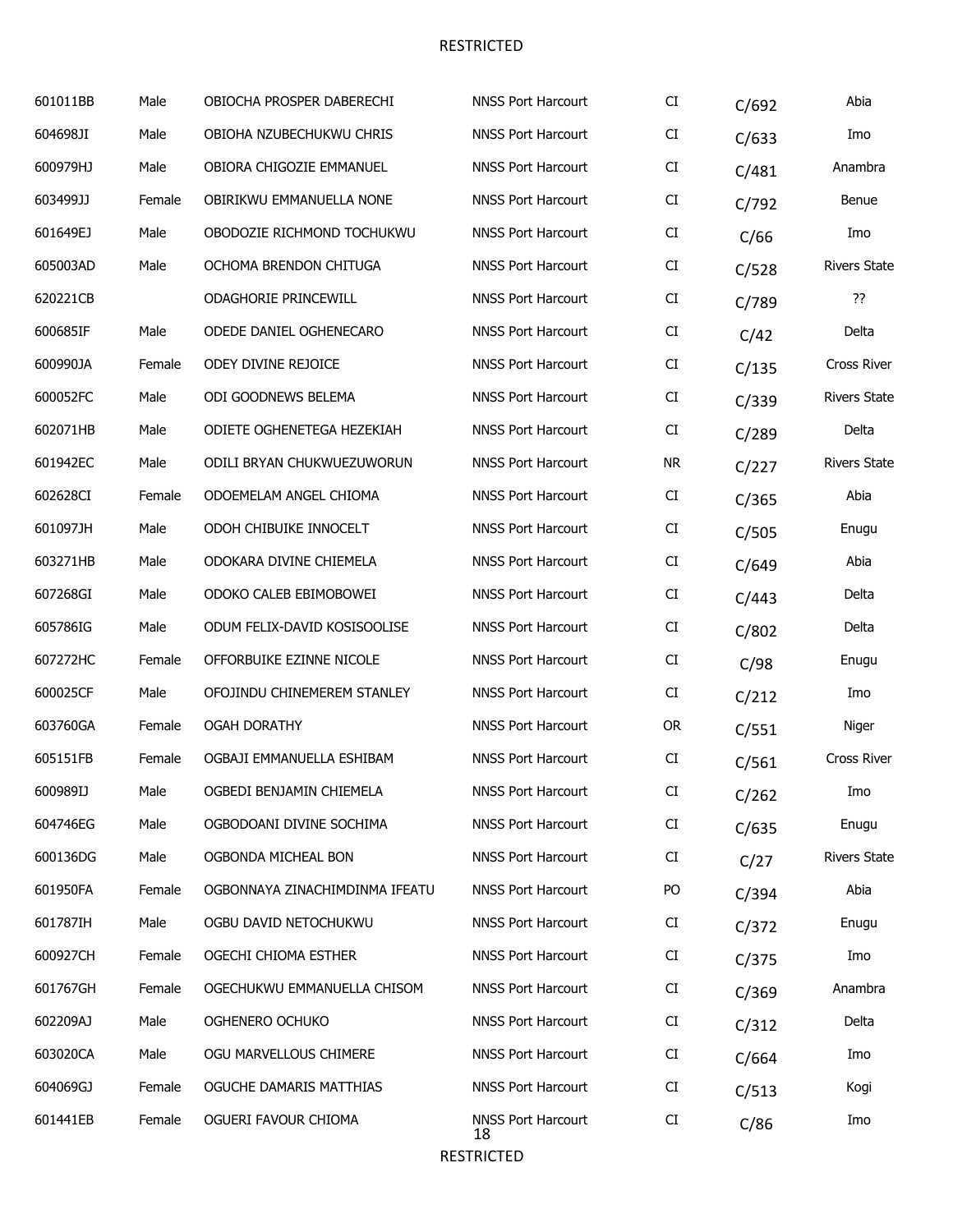| 607152FC | Male   | OGUJUBA EMMANUEL CHIEMERIE                            | <b>NNSS Port Harcourt</b>       | CI  | C/838 | Anambra             |
|----------|--------|-------------------------------------------------------|---------------------------------|-----|-------|---------------------|
| 600335DF | Male   | OGUNSUYI BRIAN OSAKIODUWA                             | <b>NNSS Port Harcourt</b>       | CI  | C/194 | Edo                 |
| 604117BH | Male   | OHALI PRINCE DIVINE                                   | <b>NNSS Port Harcourt</b>       | CI  | C/329 | <b>Rivers State</b> |
| 605927CH | Female | <b>OHONSI ETHANMERCY</b>                              | <b>NNSS Port Harcourt</b>       | CI  | C/845 | Edo                 |
| 601459FJ | Male   | OJEBODE ABUDULQODRIL OLUWASEUN                        | <b>NNSS Port Harcourt</b>       | CI  | C/415 | Oyo                 |
| 601327CH | Male   | OJEKA ANDREW OHECHILA                                 | <b>NNSS Port Harcourt</b>       | CI  | C/132 | Benue               |
| 606834DE | Male   | OJOBI IBRAHIM SHEKARAU OHEPO                          | <b>NNSS Port Harcourt</b>       | CI  | C/1   | Benue               |
| 600836DG | Male   | OJODUN OLAMILEKAN FORTUNE                             | <b>NNSS Port Harcourt</b>       | 00  | C/761 | Ondo                |
| 604275HF | Female | OJUEKAIYE DEBORAH ADEOLA                              | <b>NNSS Port Harcourt</b>       | CI  | C/503 | Kogi                |
| 600018BI | Male   | OKAFOR CHIDERA KOBE                                   | <b>NNSS Port Harcourt</b>       | CI  | C/611 | Abia                |
| 620209AJ |        | <b>OKAFOR MURRAY COLLINS</b>                          | <b>NNSS Port Harcourt</b>       | CI  | C/198 | ??                  |
| 606069GJ | Male   | OKAFOR SALVADOR CHIMKEZIRIM                           | <b>NNSS Port Harcourt</b>       | CI  | C/612 | Anambra             |
| 604696JG | Male   | OKAFOR SOMTOCHUKWU KINGSLEY                           | <b>NNSS Port Harcourt</b>       | CI  | C/785 | Anambra             |
| 604505AF | Male   | OKECHUKWU CHINONSO SOLOMON                            | <b>NNSS Port Harcourt</b>       | CI  | C/317 | Imo                 |
| 601979HJ | Female | OKECHUKWU JESSICA CHIZURUM                            | <b>NNSS Port Harcourt</b>       | CI  | C/176 | Imo                 |
| 603524CE | Male   | OKECHUKWU KING-DAVID CHIZARA                          | <b>NNSS Port Harcourt</b>       | CI  | C/342 | Abia                |
| 602324CE | Female | OKEKE CHINASA JENNIFER                                | <b>NNSS Port Harcourt</b>       | CI  | C/303 | Enugu               |
| 600175HF | Male   | OKEKE PATRICK MITCHELL CHUKWUNENYE NNSS Port Harcourt |                                 | CI  | C/791 | Imo                 |
| 603452FC | Male   | OKEKE VICTOR CHINOYA                                  | <b>NNSS Port Harcourt</b>       | CI  | C/238 | Ebonyi              |
| 603804AE | Male   | OKEUDO CHIJIOKE SAMUEL                                | <b>NNSS Port Harcourt</b>       | CI  | C/408 | Abia                |
| 600796JG | Male   | OKIEMUTE OKEOGHENE FORTUNE                            | <b>NNSS Port Harcourt</b>       | CI  | C/658 | Delta               |
| 602461GB | Male   | OKIKE BASIL OBUDIDI                                   | <b>NNSS Port Harcourt</b>       | CI. | C/679 | Rivers State        |
| 601428CI | Female | OKOJIE GOODNESS OSARERE                               | <b>NNSS Port Harcourt</b>       | CI  | C/549 | Edo                 |
| 602004AE | Male   | OKOKO OBARICHUREMI OCHEN                              | <b>NNSS Port Harcourt</b>       | CI  | C/298 | <b>Rivers State</b> |
| 606269GJ | Male   | OKOLI CHISOM WINNY                                    | <b>NNSS Port Harcourt</b>       | CI  | C/177 | Anambra             |
| 604183ID | Male   | OKOLIE KAMSIYOCHUKWU FRANKLIN                         | <b>NNSS Port Harcourt</b>       | CI  | C/74  | Imo                 |
| 602789IJ | Male   | OKOLO DAVID MMADUABUCHI                               | <b>NNSS Port Harcourt</b>       | CI  | C/539 | Enugu               |
| 604613BD | Female | OKON GOODNEWS ANIEFIOK                                | <b>NNSS Port Harcourt</b>       | CI  | C/523 | Akwa Ibom           |
| 602831DB | Male   | OKONKWO CHUKWUEMERIE DIVINE                           | <b>NNSS Port Harcourt</b>       | CI  | C/47  | Anambra             |
| 605728CI | Female | OKONKWO OJIUGO MMASINACHI ANGELICA NNSS Port Harcourt |                                 | CI  | C/235 | Imo                 |
| 604357FH | Female | OKOREFE MIRACLE-JOY OGHENERUKEVWE NNSS Port Harcourt  |                                 | CI  | C/73  | Delta               |
| 603600AA | Female | OKORO JASMINE ADANNA                                  | <b>NNSS Port Harcourt</b><br>19 | CI  | C/71  | Imo                 |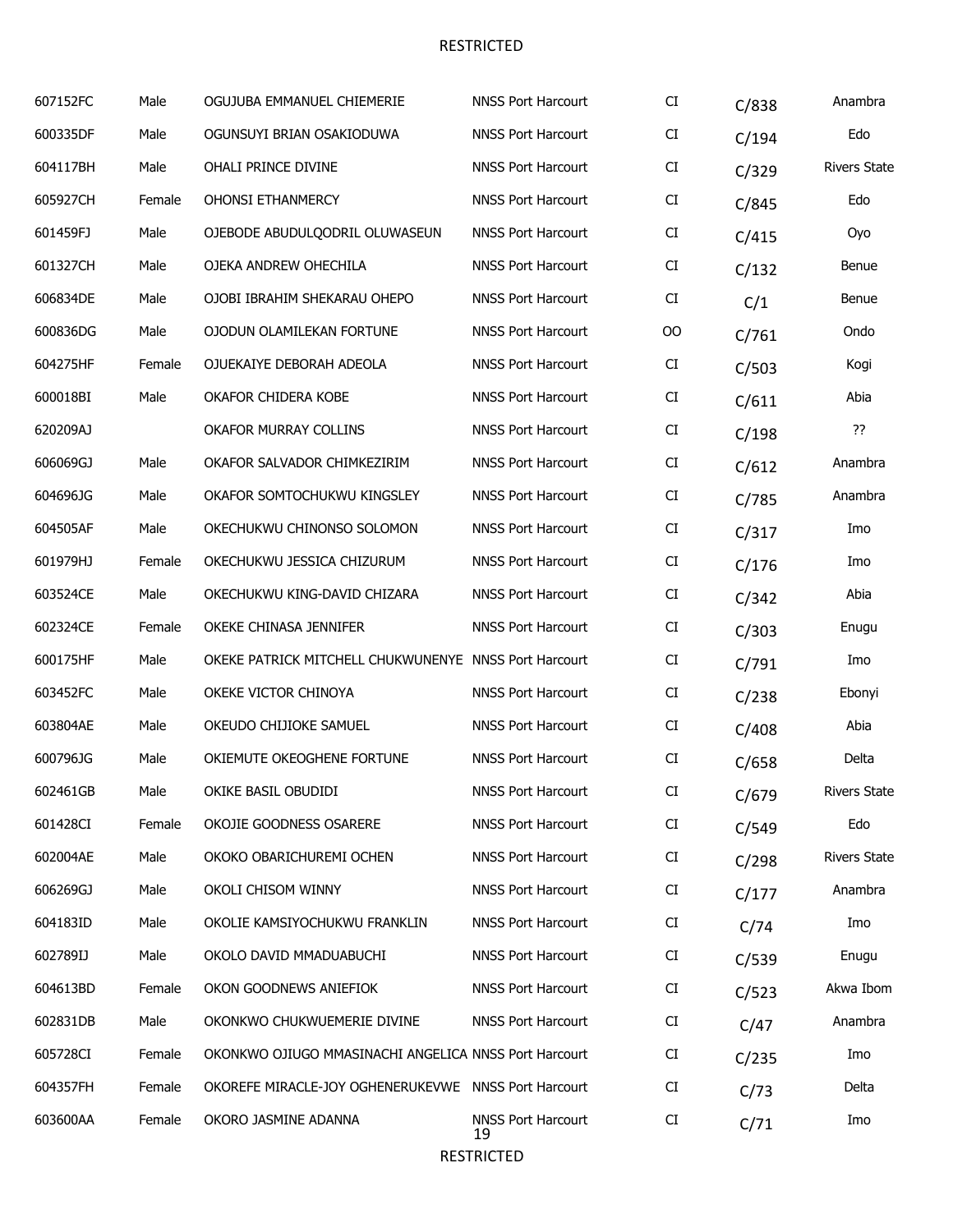| 600042EC | Male   | OKORONKWO WEALTH CHINEDU                              | <b>NNSS Port Harcourt</b>       | CI        | C/718 | Abia                |
|----------|--------|-------------------------------------------------------|---------------------------------|-----------|-------|---------------------|
| 601134DE | Male   | OKOYE CORBAN SOMTOCHUKWU                              | <b>NNSS Port Harcourt</b>       | CI        | C/461 | Anambra             |
| 601732DC | Male   | OKPALEKE KANYIMA PASCAL                               | <b>NNSS Port Harcourt</b>       | CI        | C/300 | Imo                 |
| 603881IB | Female | OKPARA SUCCESS PEACE                                  | <b>NNSS Port Harcourt</b>       | CI        | C/288 | <b>Rivers State</b> |
| 601031DB | Male   | OKPERI OGHENEFEJIRO WISDOM CHISOM                     | <b>NNSS Port Harcourt</b>       | CI        | C/43  | Delta               |
| 604349EJ | Male   | OKUREH PRINCE ECHANGUBONG ECHANGUE NNSS Port Harcourt |                                 | OO        | C/753 | Akwa Ibom           |
| 604243ED | Female | OKWU CHRISTABEL CHIDERA                               | <b>NNSS Port Harcourt</b>       | CI        | C/537 | Imo                 |
| 600829CJ | Male   | OKWUDIRI-NWOGU EMMANUEL CHIZARAM NNSS Port Harcourt   |                                 | CI        | C/334 | <b>Rivers State</b> |
| 603254FE | Male   | OKWUOSA EKENEDILICHUKWU IFEANYI                       | <b>NNSS Port Harcourt</b>       | CI        | C/490 | Imo                 |
| 600624CE | Female | OKWUTU FAVOUR OGECHI                                  | <b>NNSS Port Harcourt</b>       | CI        | C/429 | Delta               |
| 600163GD | Male   | OLA FAITHFUL OHETUDU                                  | <b>NNSS Port Harcourt</b>       | CI        | C/149 | Benue               |
| 604291JB | Male   | OLAKOJO ABDUL-SAMAD AYOMIDE                           | <b>NNSS Port Harcourt</b>       | CI        | C/16  | Oyo                 |
| 604194JE | Male   | <b>OLAWALE GREAT AYO</b>                              | <b>NNSS Port Harcourt</b>       | CI        | C/434 | Osun                |
| 605684IE | Female | OLAYENI OLUWATIMILEHIN                                | <b>NNSS Port Harcourt</b>       | CI        | C/875 | Osun                |
| 600623CD | Female | OLIVER VICTORIA GABRIEL                               | <b>NNSS Port Harcourt</b>       | PO        | C/732 | Abia                |
| 604168GI | Female | OLOCHE DONNA EHI                                      | <b>NNSS Port Harcourt</b>       | CI        | C/581 | Benue               |
| 604020CA | Male   | OLUWADARE SAMUEL                                      | <b>NNSS Port Harcourt</b>       | CI        | C/370 | Ekiti               |
| 600423CD | Male   | OMOIKE EFE GODWIN                                     | <b>NNSS Port Harcourt</b>       | CI        | C/293 | Edo                 |
| 605066GG | Male   | OMORUYI ANTHONY UYIOSA                                | <b>NNSS Port Harcourt</b>       | CI        | C/75  | Edo                 |
| 606431DB | Female | OMUKORO TAMARABRAKEMI TREASURE                        | <b>NNSS Port Harcourt</b>       | CI        | C/166 | Bayelsa             |
| 603642EC | Male   | ONAH EMMANUEL OCHE                                    | <b>NNSS Port Harcourt</b>       | <b>NR</b> | C/419 | Benue               |
| 601708AI | Male   | ONOWODE EMMANUEL ELOZINO                              | <b>NNSS Port Harcourt</b>       | CI        | C/60  | Delta               |
| 602245EF | Male   | ONUIGBO SOMTOCHUKWU HENRY                             | <b>NNSS Port Harcourt</b>       | CI        | C/321 | Enugu               |
| 604302AC | Male   | ONUKWUGHA PRAISE NNEOMA ANGEL                         | <b>NNSS Port Harcourt</b>       | CI        | C/237 | Imo                 |
| 603847EH | Male   | ONUNWO DAMIAN CHIMZI-KEVIN                            | <b>NNSS Port Harcourt</b>       | CI        | C/282 | <b>Rivers State</b> |
| 601486IG | Male   | ONUOHA CHINEMEZE JOSHUA                               | <b>NNSS Port Harcourt</b>       | CI        | C/698 | Enugu               |
| 604940EA | Male   | ONUOHA JESSE UGONNA                                   | <b>NNSS Port Harcourt</b>       | CI        | C/873 | Abia                |
| 604662GC | Male   | ONUOHA PASCAL CHUKWUEBUKA                             | <b>NNSS Port Harcourt</b>       | CI        | C/687 | Imo                 |
| 602475HF | Male   | ONWUANAKU CHIBUCHI ANSELM                             | <b>NNSS Port Harcourt</b>       | CI        | C/126 | Imo                 |
| 607384IE | Female | ONWUZULIKE NGOZI DAISY                                | <b>NNSS Port Harcourt</b>       | CI        | C/88  | Anambra             |
| 604288II | Female | ONYEANU EMMANUEL CHIZITERE                            | <b>NNSS Port Harcourt</b>       | CI        | C/331 | Imo                 |
| 605762GC | Male   | ONYEBUCHI CHISOM DAVID                                | <b>NNSS Port Harcourt</b><br>20 | CI        | C/721 | Imo                 |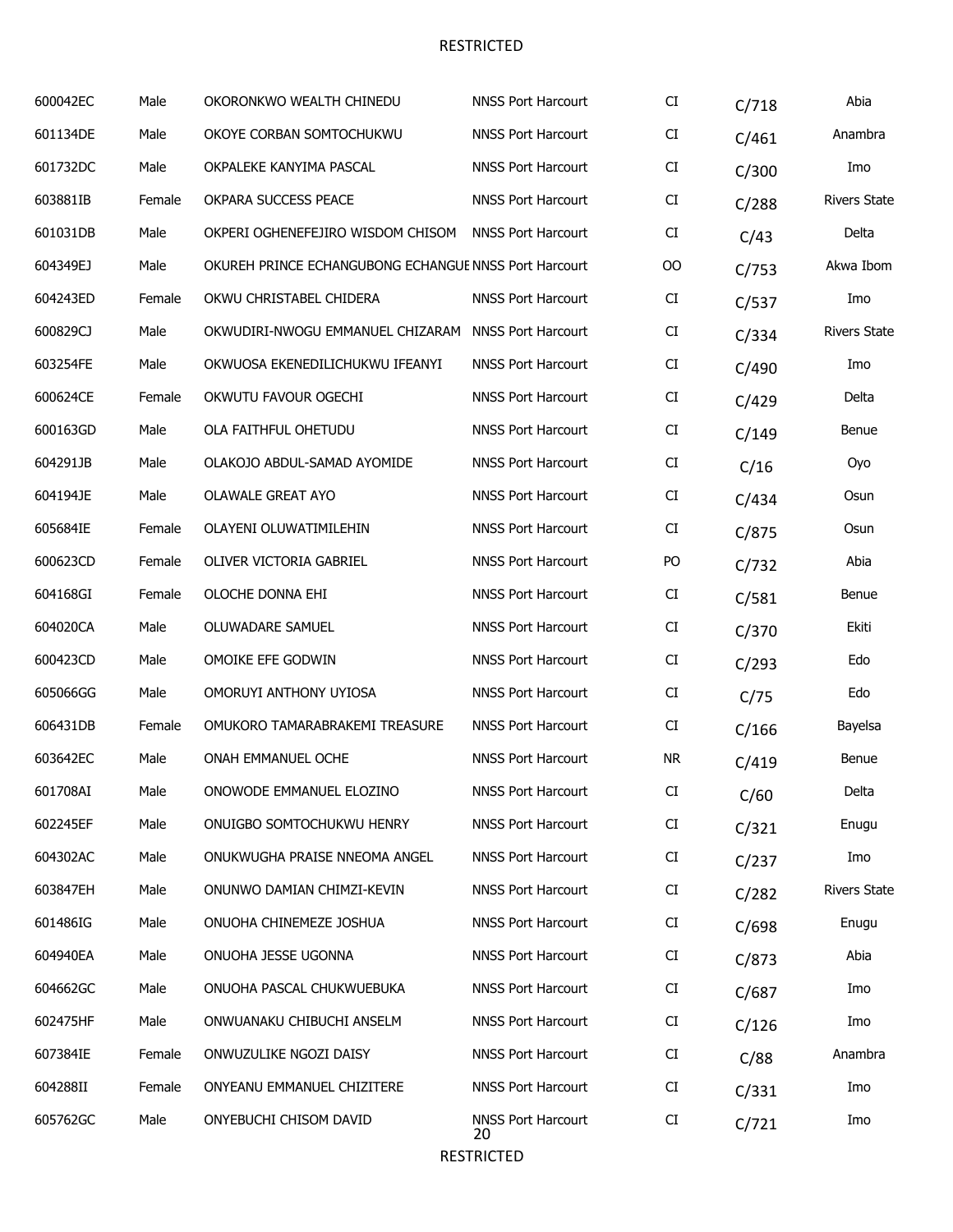| 602424CE | Male   | ONYEBUCHI-EKE DAMIEN IKECHUKWU                        | <b>NNSS Port Harcourt</b>       | CI        | C/765 | Abia                |
|----------|--------|-------------------------------------------------------|---------------------------------|-----------|-------|---------------------|
| 603519BJ | Male   | ONYEDIMMA INCREASE IKEDICHIM                          | <b>NNSS Port Harcourt</b>       | CI        | C/847 | Imo                 |
| 600166GG | Female | ONYEGBUNE BENITA CHIMEMERIE                           | <b>NNSS Port Harcourt</b>       | CI        | C/234 | Enugu               |
| 603148EI | Male   | ONYEIWU CHIMA EMMANUEL JUNIOR                         | <b>NNSS Port Harcourt</b>       | CI        | C/367 | Imo                 |
| 605430DA | Male   | ONYEKWERE MMESOMA FORTUNE                             | <b>NNSS Port Harcourt</b>       | CI        | C/483 | Abia                |
| 603042EC | Male   | ONYEMA BRIAN FEACHUKWU                                | <b>NNSS Port Harcourt</b>       | CI        | C/739 | Imo                 |
| 604732DC | Male   | ONYEMA CHIMDALU CHRISANTUS                            | <b>NNSS Port Harcourt</b>       | CI        | C/174 | Imo                 |
| 605893JD | Female | ONYEMA VICTORIA CHISOM                                | <b>NNSS Port Harcourt</b>       | CI        | C/172 | Imo                 |
| 601531DB | Female | ONYEMELUKWE OZIOMA CATHERINE                          | <b>NNSS Port Harcourt</b>       | CI        | C/99  | Anambra             |
| 603483ID | Male   | ONYEONORO DAVID CHIAGOZIEM                            | <b>NNSS Port Harcourt</b>       | CI        | C/757 | Abia                |
| 602167GH | Female | ONYEUKWU PRECIOUS AKUOMA                              | <b>NNSS Port Harcourt</b>       | CI        | C/877 | Imo                 |
| 604301AB | Female | ONYIGBUO OBIANUJUAKU AUGUSTINA                        | <b>NNSS Port Harcourt</b>       | CI        | C/106 | Enugu               |
| 600288II | Male   | OPARA MICHAEL MUÑACHIMSO                              | <b>NNSS Port Harcourt</b>       | CI        | C/667 | Imo                 |
| 604923CD | Male   | OPIRIBO GEORGE T                                      | <b>NNSS Port Harcourt</b>       | CI        | C/605 | <b>Rivers State</b> |
| 602861GB | Male   | OPUTA NNABUIFE EMMANUEL                               | <b>NNSS Port Harcourt</b>       | CI        | C/583 | Anambra             |
| 605776HG | Female | ORAKWE LOUISE-MARIA CHIMUANYA                         | <b>NNSS Port Harcourt</b>       | CI        | C/313 | Enugu               |
| 600762GC | Male   | ORAKWUTE SOMUADINA BENEDICT                           | <b>NNSS Port Harcourt</b>       | <b>OR</b> | C/866 | Anambra             |
| 600319BJ | Male   | OROATA UBOKINEMEAWAJI KOSIDICHINMA NNSS Port Harcourt |                                 | CI        | C/809 | <b>Rivers State</b> |
| 606589IJ | Male   | ORUBOENENE DEINMA WISDOM                              | <b>NNSS Port Harcourt</b>       | CI        | C/879 | <b>Rivers State</b> |
| 605291JB | Male   | ORUFA OSELO WENCESLAUS                                | <b>NNSS Port Harcourt</b>       | CI        | C/851 | Bayelsa             |
| 602814BE | Female | ORUGBOH VICTOR ORISTEMOYOGBEMI                        | <b>NNSS Port Harcourt</b>       | CI        | C/571 | Delta               |
| 605376HG | Female | OSAGIE DEBORAH IYOBOSA                                | <b>NNSS Port Harcourt</b>       | CI        | C/45  | Edo                 |
| 604778HI | Male   | OSARIEMEN-DAVID DESTINY ABOSETA                       | <b>NNSS Port Harcourt</b>       | CI        | C/253 | Edo                 |
| 607302AC | Female | OSARO ELERAOBARI                                      | <b>NNSS Port Harcourt</b>       | CI        | C/623 | <b>Rivers State</b> |
| 605424CE | Female | OSARO EVELYN ECHICHII                                 | <b>NNSS Port Harcourt</b>       | CI        | C/764 | <b>Rivers State</b> |
| 606732DC | Female | OSAZUWA ESTHER EGHOSA                                 | <b>NNSS Port Harcourt</b>       | CI        | C/64  | Edo                 |
| 604411BB | Male   | OSEMWENGIE DESTINY IWINOSA                            | <b>NNSS Port Harcourt</b>       | CI        | C/119 | Edo                 |
| 601719BJ | Male   | OSONWA EMMANUEL UKAIKE                                | <b>NNSS Port Harcourt</b>       | CI        | C/308 | Abia                |
| 603900AA | Female | OSUJI CHIOMA ANGEL                                    | <b>NNSS Port Harcourt</b>       | CI        | C/659 | Imo                 |
| 600991JB | Male   | OSUOHA DANIEL AHAOMA                                  | <b>NNSS Port Harcourt</b>       | CI        | C/224 | Imo                 |
| 600786IG | Male   | OTUJE VALENTINE UGOCHUKWU                             | <b>NNSS Port Harcourt</b>       | CI        | C/410 | Enugu               |
| 606354FE | Female | OTUKATAMUNO KAMSY PRECIOUS                            | <b>NNSS Port Harcourt</b><br>21 | CI        | C/168 | <b>Rivers State</b> |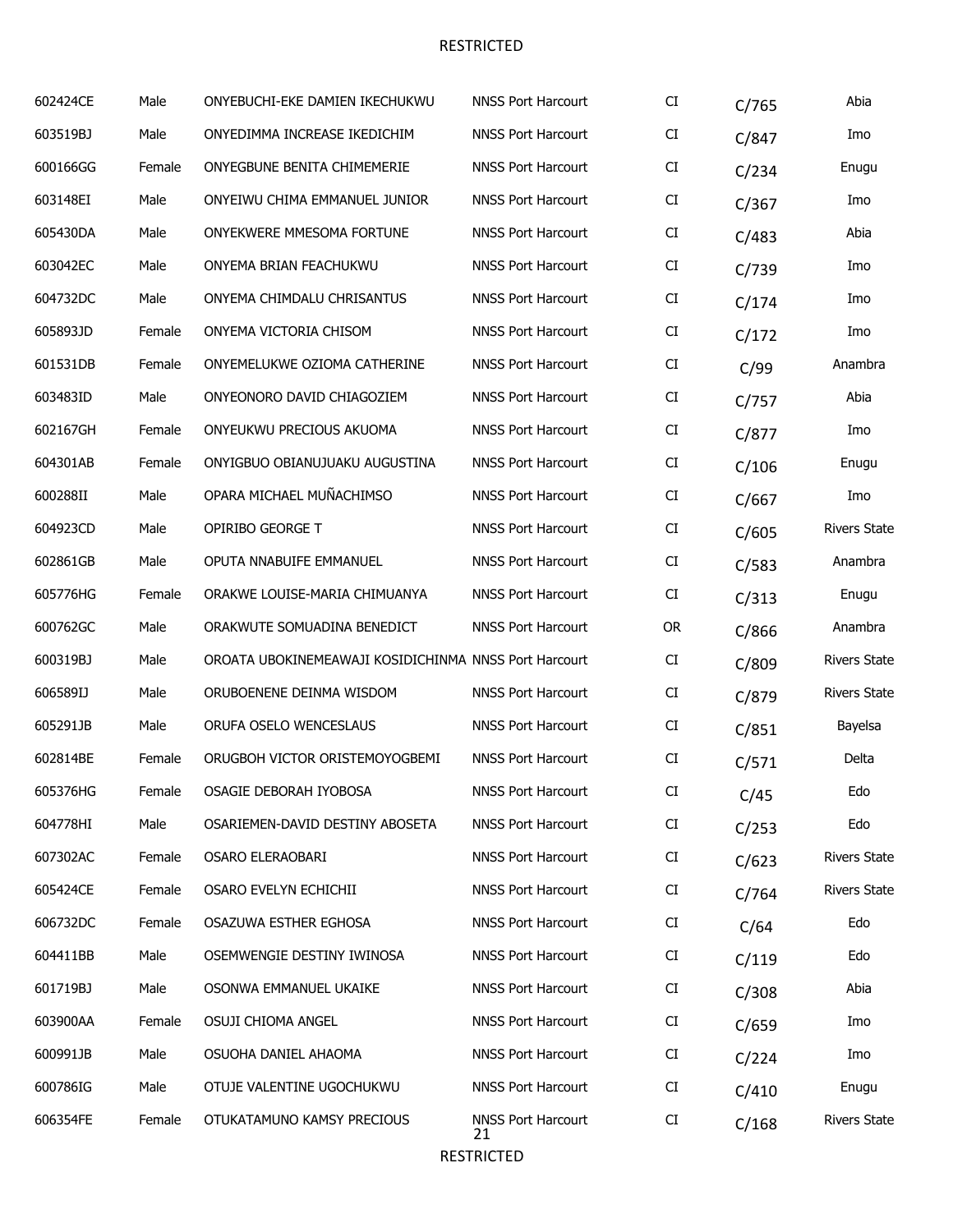| 601674HE | Female | OVILI-ODILI MEBIENUOMA BLESSING                       | <b>NNSS Port Harcourt</b>       | CI        | C/277 | Delta               |
|----------|--------|-------------------------------------------------------|---------------------------------|-----------|-------|---------------------|
| 605084IE | Male   | OWOLABI AARON SEGUN                                   | <b>NNSS Port Harcourt</b>       | CI        | C/572 | Oyo                 |
| 600074HE | Female | OYENEYIN AZEEZAT OLUWASEUN                            | <b>NNSS Port Harcourt</b>       | <b>NO</b> | C/150 | Ondo                |
| 606971HB | Male   | OZAH MICHEAL CHIDUBEM                                 | <b>NNSS Port Harcourt</b>       | <b>NO</b> | C/409 | Delta               |
| 603955FF | Female | OZULIGBO CHIAMAKA BLESSING                            | <b>NNSS Port Harcourt</b>       | PO        | C/598 | Enugu               |
| 604282IC | Male   | PATRICK CHUKWUDI NNOKE                                | <b>NNSS Port Harcourt</b>       | CI        | C/559 | Abia                |
| 602511BB | Male   | PAUL JESSE CHIBUIKE                                   | <b>NNSS Port Harcourt</b>       | CI        | C/854 | <b>Rivers State</b> |
| 605418BI | Female | PEPPLE HARMONY TAMUNO-OMIENYENIMIM NNSS Port Harcourt |                                 | CI        | C/662 | <b>Rivers State</b> |
| 601451FB | Female | PEPPLE TUMINI GODSWILL                                | <b>NNSS Port Harcourt</b>       | <b>NO</b> | C/36  | <b>Rivers State</b> |
| 601264GE | Female | PERE TENA                                             | <b>NNSS Port Harcourt</b>       | CI        | C/603 | Bayelsa             |
| 605614BE | Male   | PETERS MICHAEL WASHINGTON                             | <b>NNSS Port Harcourt</b>       | CI        | C/182 | <b>Rivers State</b> |
| 601294JE | Male   | PETERSIDE NOBLE SUNDAY                                | <b>NNSS Port Harcourt</b>       | CI        | C/127 | <b>Rivers State</b> |
| 600173HD | Female | PORBENI EMOMOTIMI                                     | <b>NNSS Port Harcourt</b>       | <b>NO</b> | C/626 | Bayelsa             |
| 606066GG | Male   | PRAISE - CHINWO IRUKANUCHI                            | <b>NNSS Port Harcourt</b>       | CI        | C/487 | <b>Rivers State</b> |
| 602169GJ | Female | PRINCEWILL PECULIAR CHIMUANYA                         | <b>NNSS Port Harcourt</b>       | CI        | C/202 | Abia                |
| 604025CF | Female | PROFESSOR BARILEE PRAISEGOD                           | <b>NNSS Port Harcourt</b>       | CI        | C/712 | <b>Rivers State</b> |
| 605607AH | Male   | RAPHAEL DAVID TAMUNOIPIRINYE                          | <b>NNSS Port Harcourt</b>       | CI        | C/804 | <b>Rivers State</b> |
| 605990JA | Female | RAYMOND ANNIE KENNO                                   | <b>NNSS Port Harcourt</b>       | <b>PR</b> | C/522 | Gombe               |
| 600139DJ | Male   | REUBEN NEWTON IFEANYICHUKWU                           | <b>NNSS Port Harcourt</b>       | <b>NR</b> | C/65  | <b>Rivers State</b> |
| 606043ED | Female | RICHARD BELEMA NICOLE                                 | <b>NNSS Port Harcourt</b>       | CI        | C/287 | <b>Rivers State</b> |
| 602192JC | Male   | RICHARD JEDIDAH MUNACHI                               | <b>NNSS Port Harcourt</b>       | CI        | C/852 | Imo                 |
| 602509AJ | Female | RICHARD PEARL IRUWONATE                               | <b>NNSS Port Harcourt</b>       | CI.       | C/128 | <b>Rivers State</b> |
| 603318BI | Male   | RICHARDS DESMOND UCHECHUKWU                           | <b>NNSS Port Harcourt</b>       | CI        | C/723 | Imo                 |
| 602020CA | Female | ROBINSON IFUNANYA GABRIELLA                           | <b>NNSS Port Harcourt</b>       | CI        | C/745 | Delta               |
| 605922CC | Female | ROLAND WINNIE RUKEME                                  | <b>NNSS Port Harcourt</b>       | CI        | C/470 | Delta               |
| 600674HE | Male   | SALAMA BENEDICT FILAH                                 | <b>NNSS Port Harcourt</b>       | 00        | C/437 | Taraba              |
| 600488II | Male   | SAM CHIGOZIRIM GREAT                                  | <b>NNSS Port Harcourt</b>       | CI        | C/555 | Abia                |
| 606541EB | Male   | SAMEKPO WISDOM ENOBONG                                | <b>NNSS Port Harcourt</b>       | CI        | C/143 | Akwa Ibom           |
| 600391JB | Male   | SAMUEL TREASURE CHIMENUM                              | <b>NNSS Port Harcourt</b>       | PO        | C/684 | <b>Rivers State</b> |
| 607340EA | Female | SAMUEL-TAMUNOKURO CHRISTIANA NIL                      | <b>NNSS Port Harcourt</b>       | CI        | C/147 | <b>Rivers State</b> |
| 601171HB | Male   | SAMUEL-WOKOMA RYAN TAMUNOMIEBI                        | <b>NNSS Port Harcourt</b>       | CI        | C/193 | <b>Rivers State</b> |
| 605344EE | Male   | SANNI MIRACLE SIMTE                                   | <b>NNSS Port Harcourt</b><br>22 | CI        | C/24  | Edo                 |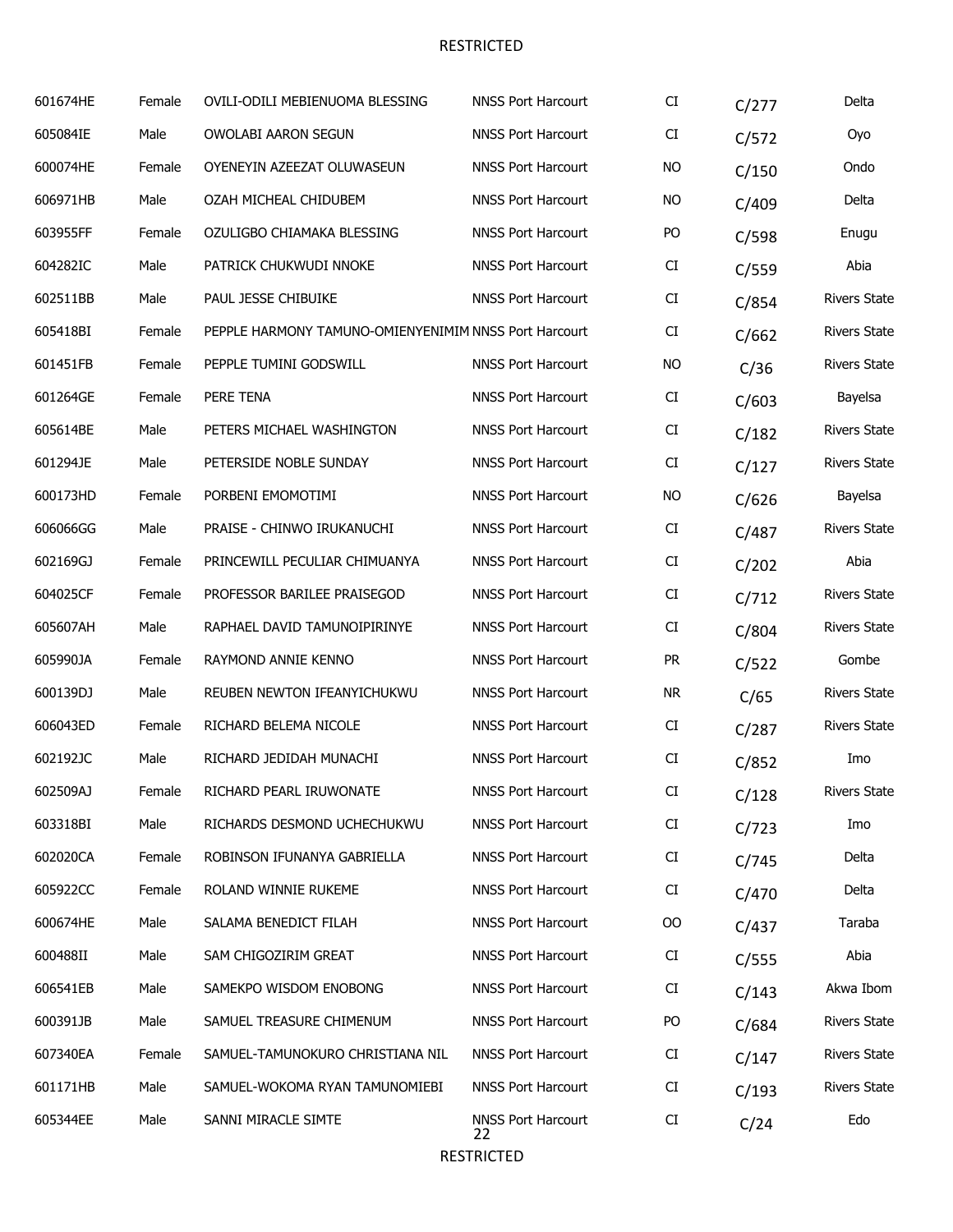| 605821CB | Male   | SARKI DANIEL ARUM                                     | <b>NNSS Port Harcourt</b>       | CI         | C/337 | Plateau             |
|----------|--------|-------------------------------------------------------|---------------------------------|------------|-------|---------------------|
| 602282IC | Male   | SHOYEMI OLUWABUKOLAMI DAVID                           | <b>NNSS Port Harcourt</b>       | <b>OR</b>  | C/291 | Ogun                |
| 602179HJ | Male   | SIMON VICTOR OJONIKO                                  | <b>NNSS Port Harcourt</b>       | <b>PR</b>  | C/6   | Kogi                |
| 606440EA | Female | SINCOMOH ESTHER OYIENBRAKEMI                          | <b>NNSS Port Harcourt</b>       | CI         | C/326 | Bayelsa             |
| 603272HC | Female | SOBEREKON SONIA TAMUNONIMI                            | <b>NNSS Port Harcourt</b>       | ${\rm CI}$ | C/379 | <b>Rivers State</b> |
| 606596JG | Male   | SOKWO KYSHAN IBIYEOMIE                                | <b>NNSS Port Harcourt</b>       | NO         | C/702 | <b>FCT</b>          |
| 600859FJ | Male   | SOMTOCHUKWUE DAVID SOMTOCHUKWU                        | <b>NNSS Port Harcourt</b>       | CI         | C/601 | Imo                 |
| 607090JA | Female | STANLEY TAMUNOBARAFIRI SOPHIA                         | <b>NNSS Port Harcourt</b>       | CI         | C/459 | <b>Rivers State</b> |
| 600776HG | Female | SUNDAY MIRACLE UJUNWA UGBEDEOJO                       | <b>NNSS Port Harcourt</b>       | ${\rm CI}$ | C/560 | Kogi                |
| 600128CI | Male   | SYLVANUS RICHARD                                      | <b>NNSS Port Harcourt</b>       | CI         | C/575 | Akwa Ibom           |
| 606053FD | Female | TAMUNO IBITOROKO NISSI                                | <b>NNSS Port Harcourt</b>       | CI         | C/600 | <b>Rivers State</b> |
| 600183ID | Male   | TIMOTHY TERRY TOCHUKWU                                | <b>NNSS Port Harcourt</b>       | CI         | C/695 | Imo                 |
| 600334DE | Male   | TOBINS SOKEIPRIYE PRECIOUS                            | <b>NNSS Port Harcourt</b>       | CI         | C/278 | <b>Rivers State</b> |
| 604902AC | Male   | TOM VICTORY EMMANUEL                                  | <b>NNSS Port Harcourt</b>       | CI         | C/286 | Akwa Ibom           |
| 603301AB | Female | TONY-WAAMAH CHINYERUMSARIMA ISABEL NNSS Port Harcourt |                                 | CI         | C/516 | <b>Rivers State</b> |
| 607183ID | Male   | UBA CHISOM DAVID'KIZITO                               | <b>NNSS Port Harcourt</b>       | CI         | C/818 | Imo                 |
| 607332DC | Female | UBAKANMA MUNACHIMSO CHRISTABEL                        | <b>NNSS Port Harcourt</b>       | CI         | C/648 | Delta               |
| 600969GJ | Male   | UBOCHI FRANCIS CHIKAODINAKA                           | <b>NNSS Port Harcourt</b>       | CI         | C/405 | Imo                 |
| 600938DI | Male   | UCHE CHIMA CONFIDENCE                                 | <b>NNSS Port Harcourt</b>       | CI         | C/200 | Imo                 |
| 605568GI | Male   | UCHE WISDOM BAMIKWAOJO                                | <b>NNSS Port Harcourt</b>       | CI         | C/62  | Delta               |
| 604213BD | Female | UCHECHUKWU CHIDERA DESTINY                            | <b>NNSS Port Harcourt</b>       | CI         | C/779 | Imo                 |
| 603494JE | Male   | UCHECHUKWU WINNER MUNACHIMSO                          | <b>NNSS Port Harcourt</b>       | CI         | C/254 | Imo                 |
| 601659FJ | Female | UCHEOMA SUCESS CHIOMA                                 | <b>NNSS Port Harcourt</b>       | CI         | C/863 | Anambra             |
| 601738DI | Female | UDOFIA CHRISTABEL OFON                                | <b>NNSS Port Harcourt</b>       | CI         | C/89  | Akwa Ibom           |
| 603633DD | Male   | <b>UDUAK WISDOM</b>                                   | <b>NNSS Port Harcourt</b>       | CI         | C/39  | Akwa Ibom           |
| 601022CC | Female | UFONDU MICHELLE NWAMAKA                               | <b>NNSS Port Harcourt</b>       | CI         | C/690 | Anambra             |
| 602251FB | Male   | UGO SOMTOCHUKWU GREAT                                 | <b>NNSS Port Harcourt</b>       | CI         | C/567 | Abia                |
| 600976HG | Male   | UGOCHUKWU DAVID SHALOM                                | <b>NNSS Port Harcourt</b>       | CI         | C/703 | Abia                |
| 602442EC | Male   | UGOCHUKWU EMMANUEL CHIAGOZIEM                         | <b>NNSS Port Harcourt</b>       | CI         | C/41  | Imo                 |
| 600167GH | Female | UGOCHUKWU NMESOMA PRECIOUS                            | <b>NNSS Port Harcourt</b>       | $00\,$     | C/376 | Abia                |
| 606964GE | Male   | UGOH BELLARMINE CHIDUBEM                              | <b>NNSS Port Harcourt</b>       | CI         | C/472 | Imo                 |
| 604422CC | Female | UGWOR-ALBERT MIRACLE CHIDERA                          | <b>NNSS Port Harcourt</b><br>23 | PO         | C/676 | Enugu               |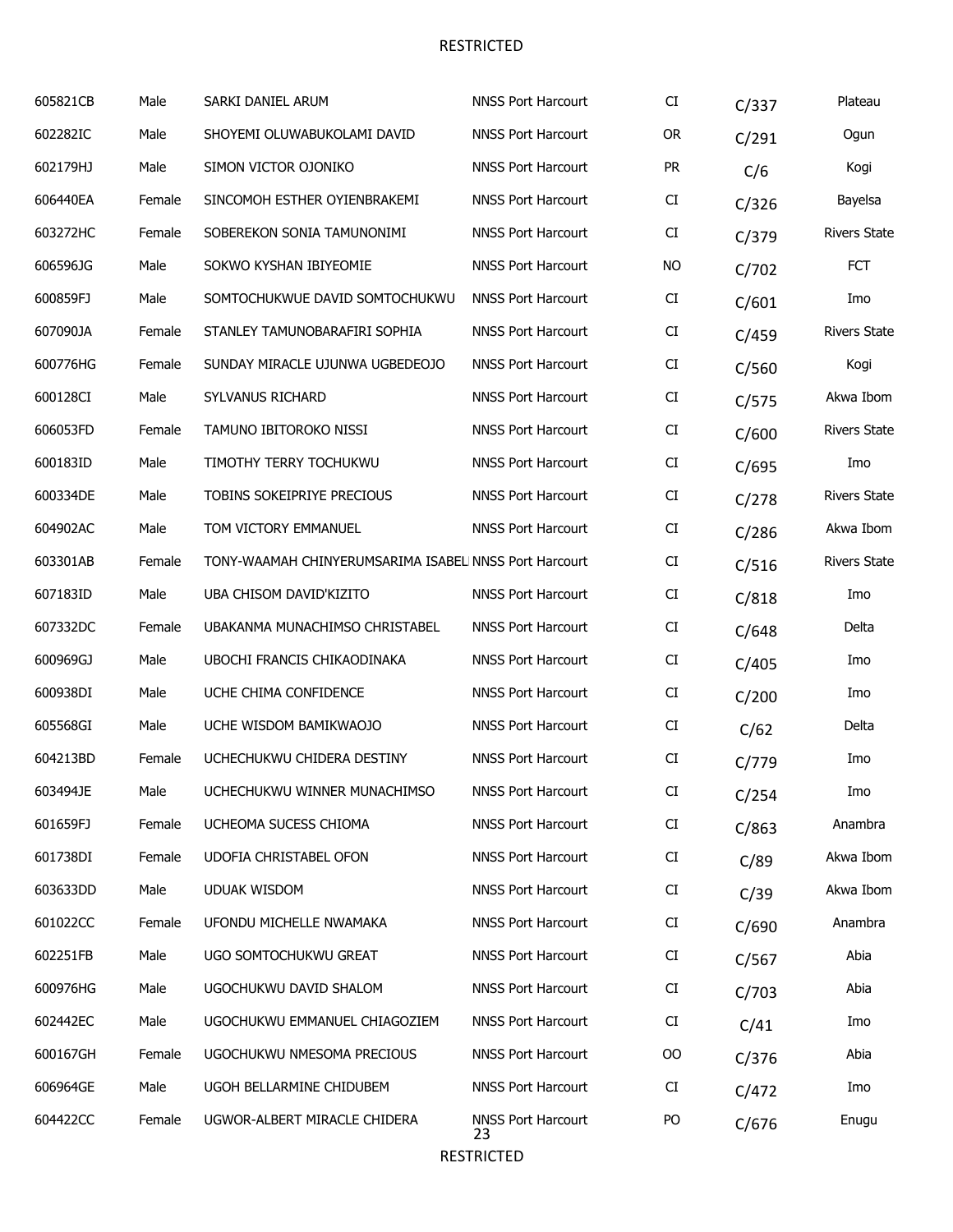| 603908AI | Female | UGWU CHIMAMANDA EMILY                                | <b>NNSS Port Harcourt</b>       | CI                         | C/660 | Enugu               |
|----------|--------|------------------------------------------------------|---------------------------------|----------------------------|-------|---------------------|
| 601603AD | Male   | UGWU CHINAZAMEKPERE AWESOME                          | <b>NNSS Port Harcourt</b>       | CI                         | C/766 | Enugu               |
| 606563GD | Male   | UGWU IKECHUKWU JOEL                                  | <b>NNSS Port Harcourt</b>       | CI                         | C/762 | Enugu               |
| 603089IJ | Male   | UGWUANYI SIXTUS CHIMEREMEZE                          | <b>NNSS Port Harcourt</b>       | CI                         | C/871 | Enugu               |
| 601761GB | Female | UGWUEGBULEM CHUKWUAMAKA GRACE                        | <b>NNSS Port Harcourt</b>       | CI                         | C/359 | Imo                 |
| 601192JC | Female | UGWUIKE LUCY CHIMDIMMA                               | <b>NNSS Port Harcourt</b>       | CI                         | C/647 | Enugu               |
| 602513BD | Male   | UGWUNTA-INNOCENT KOSISOCHUKWU MC-INNSS Port Harcourt |                                 | CI                         | C/511 | Enugu               |
| 602260GA | Female | UHEGWU NNEOMA PRINCESS                               | <b>NNSS Port Harcourt</b>       | CI                         | C/244 | Abia                |
| 600769GJ | Male   | UJAH FERDINAND IFESINACHI                            | <b>NNSS Port Harcourt</b>       | CI                         | C/853 | Benue               |
| 602824CE | Male   | UKACHU MARVELOUS CHISOM                              | <b>NNSS Port Harcourt</b>       | CI                         | C/823 | Imo                 |
| 604238DI | Female | UKANWA FAVOUR KAMSIYONNA                             | <b>NNSS Port Harcourt</b>       | CI                         | C/569 | Imo                 |
| 603610BA | Male   | UKOHA OSCAR CHIGOZIE                                 | <b>NNSS Port Harcourt</b>       | CI                         | C/40  | Imo                 |
| 605676HG | Male   | UKPE RAYMOND DAVID                                   | <b>NNSS Port Harcourt</b>       | CI                         | C/259 | Akwa Ibom           |
| 602036DG | Male   | UMAR ABDULRAHMAN                                     | <b>NNSS Port Harcourt</b>       | CI                         | C/406 | Borno               |
| 605708AI | Male   | UMEAYO MUNACHIMSO AUGUSTINE                          | <b>NNSS Port Harcourt</b>       | CI                         | C/186 | Enugu               |
| 603170HA | Female | UMEJIEGO WINIFRED CHISIMDIRI                         | <b>NNSS Port Harcourt</b>       | CI                         | C/876 | Imo                 |
| 600257FH | Female | UMENDUKA NKENNA ELSIE                                | <b>NNSS Port Harcourt</b>       | CI                         | C/811 | Anambra             |
| 600440EA | Male   | URANTA SOTONYE RAPHAEL                               | <b>NNSS Port Harcourt</b>       | $\mathop{\rm CI}\nolimits$ | C/116 | <b>Rivers State</b> |
| 603251FB | Male   | URUAKPA EMMANUEL CHIZARAM                            | <b>NNSS Port Harcourt</b>       | CI                         | C/810 | Abia                |
| 603257FH | Female | URUAKPA VICTORY CHIAMAKA                             | <b>NNSS Port Harcourt</b>       | CI                         | C/396 | Abia                |
| 600116BG | Female | UWANGUE JESSICA JULIUS                               | <b>NNSS Port Harcourt</b>       | CI                         | C/76  | Edo                 |
| 603559FJ | Male   | UYOABASI HIGHFAVOUR PHILIP                           | <b>NNSS Port Harcourt</b>       | CI                         | C/159 | Akwa Ibom           |
| 606402AC | Female | UZOCHUKWU ESTHER NZUBECHUKWU                         | <b>NNSS Port Harcourt</b>       | CI                         | C/57  | Anambra             |
| 606486IG | Male   | UZODINMA CHIBUZOR GOODLUCK                           | <b>NNSS Port Harcourt</b>       | CI                         | C/590 | Abia                |
| 601993JD | Male   | UZOH SOCHINAEMEZE NWAZURU                            | <b>NNSS Port Harcourt</b>       | CI                         | C/733 | Anambra             |
| 602751FB | Male   | UZOIGWE NOBLE CHIEMELA                               | <b>NNSS Port Harcourt</b>       | CI                         | C/402 | Imo                 |
| 605516BG | Female | UZOMA MARVALLOUS NMESOMACHI                          | <b>NNSS Port Harcourt</b>       | CI                         | C/460 | Abia                |
| 604420CA | Male   | VICTOR MICHAEL CHUKWUEBUKA                           | <b>NNSS Port Harcourt</b>       | CI                         | C/380 | Imo                 |
| 620225CF |        | VICTORY MADUABUCHI                                   | <b>NNSS Port Harcourt</b>       | CI                         | C/817 | ??                  |
| 601014BE | Female | VINCENT TREASURE ADAKU                               | <b>NNSS Port Harcourt</b>       | CI                         | C/788 | Imo                 |
| 604232DC | Male   | WABOTE AYEBATARI                                     | <b>NNSS Port Harcourt</b>       | CI                         | C/67  | Bayelsa             |
| 601884IE | Male   | <b>WAGOR JUSTICE</b>                                 | <b>NNSS Port Harcourt</b><br>24 | CI                         | C/389 | <b>Rivers State</b> |